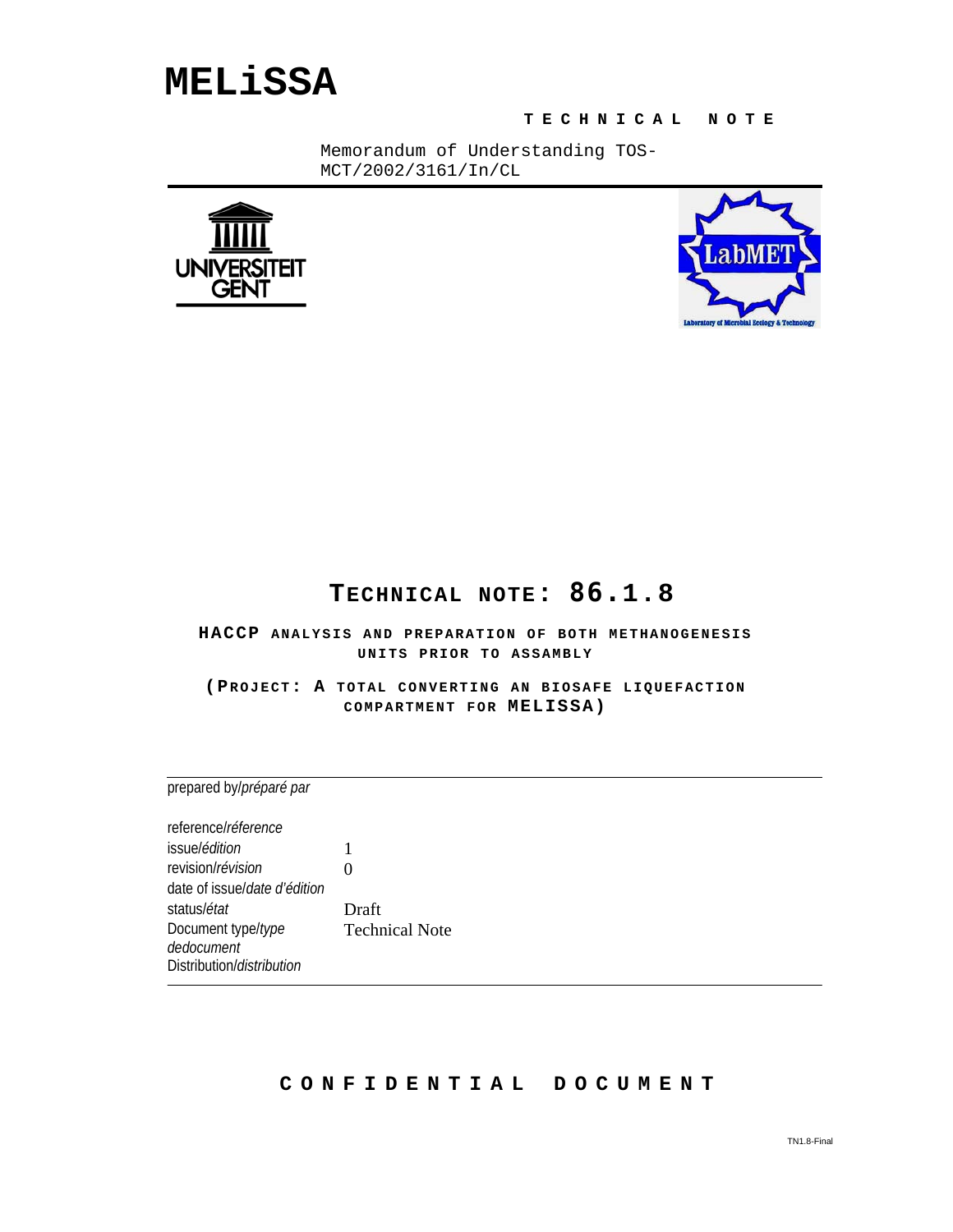issue 1 revision 0

page ii of iii

### **APPROVAL**

| Title | <b>HACCP</b> |  | analysis and preparation               | $\circ$ of | bothlissue |                     | 1 $revision 0$ |
|-------|--------------|--|----------------------------------------|------------|------------|---------------------|----------------|
| Titre |              |  | methanogenesis units prior to assembly |            |            | <i><b>issue</b></i> | revision       |
|       |              |  |                                        |            |            |                     |                |

| author | date |
|--------|------|
| auteur | date |
|        |      |

| Approved       | date |
|----------------|------|
| by             | date |
| approuvé<br>by |      |

### **CHANGE LOG**

| reason for change <i>Iraison du</i> | ssuelissue revision/revision date/date |  |
|-------------------------------------|----------------------------------------|--|
| changement                          |                                        |  |
|                                     |                                        |  |
|                                     |                                        |  |

### **CHANGE RECORD**

Issue: 1 Revision: 0

| reason for change/raison du changement | page(s)/page(s) | paragraph(s)/ <i>paragrap</i><br>h(s) |
|----------------------------------------|-----------------|---------------------------------------|
|                                        |                 |                                       |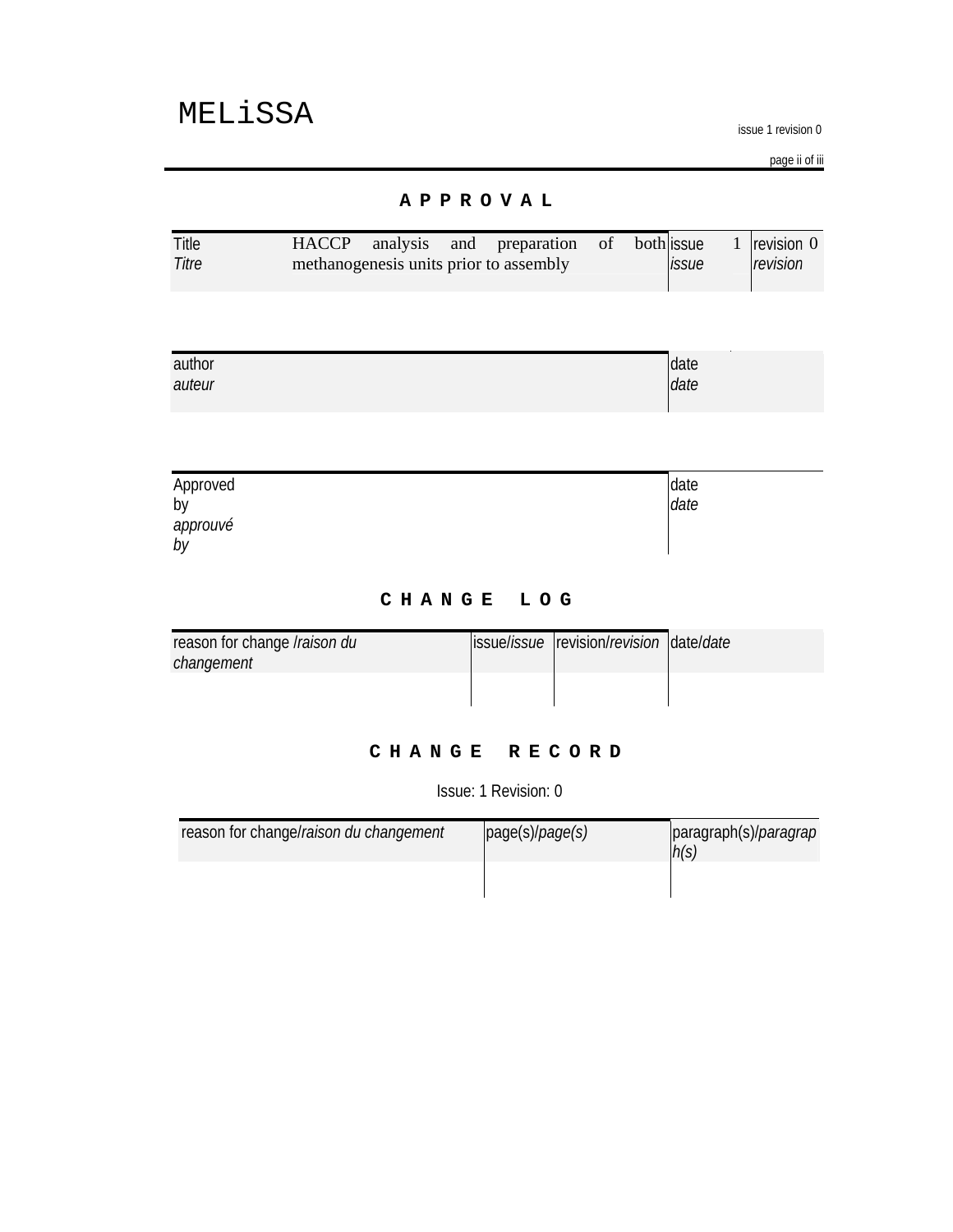issue 1 revision 0

page iii of iii

### TABLE OF CONTENTS

| 1                |                                                                                                |  |
|------------------|------------------------------------------------------------------------------------------------|--|
| $\overline{2}$   |                                                                                                |  |
|                  |                                                                                                |  |
|                  |                                                                                                |  |
|                  |                                                                                                |  |
|                  |                                                                                                |  |
|                  |                                                                                                |  |
|                  |                                                                                                |  |
|                  |                                                                                                |  |
|                  |                                                                                                |  |
|                  |                                                                                                |  |
|                  |                                                                                                |  |
|                  |                                                                                                |  |
| 3                |                                                                                                |  |
|                  |                                                                                                |  |
|                  |                                                                                                |  |
|                  |                                                                                                |  |
|                  |                                                                                                |  |
|                  |                                                                                                |  |
|                  |                                                                                                |  |
|                  |                                                                                                |  |
|                  |                                                                                                |  |
| $\boldsymbol{4}$ |                                                                                                |  |
|                  | INFLUENT AND EFFLUENT ANALYSIS OF LOW-LOAD METHANOGENESIS UNIT (6TH CLOSED LOOP EXPERIMENT) 25 |  |
|                  |                                                                                                |  |
|                  |                                                                                                |  |
|                  |                                                                                                |  |
| 5                |                                                                                                |  |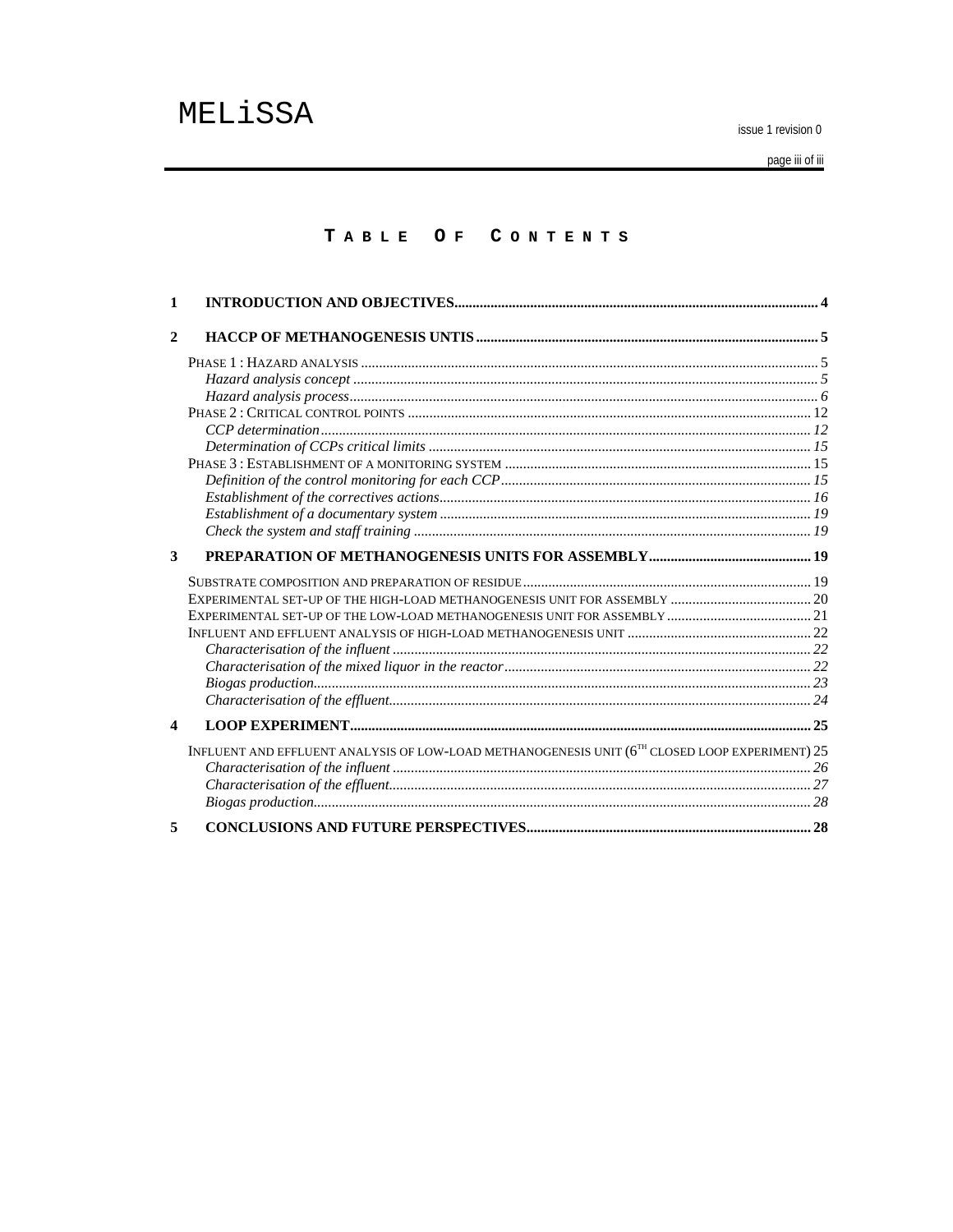## **1 INTRODUCTION AND OBJECTIVES**

A first objective of the fourth technical note of the second phase of this project was on the HACCP (Hazard Analysis Critical Control Point) analysis of the methanogenesis units. HACCP is a preventive method which identifies and evaluates the hazards associated to the various stages of a process, and defines the means necessary for their control. HACCP analysis was performed following the hazard analysis protocol, based on the ECSS-Q-40-02A report (2003) on Space Product Assurance - Hazard analysis. In a second phase, critical control points (CCPs) and their critical limits were determined and a monitoring system was established.

Secondly, lab-scale methanogenesis units for assembly were constructed. In this phase of the project the high-load methanogenic reactor was run at a solid retention time of 40 d, as recommended by the outcome of the results in TN 1.7. The performance of the reactor under these conditions was monitored.

Finally, a sixth closed loop experiment was performed with the methanogenic biofilm reactor treating the material from the *Fibrobacter* unit followed by the subcritical hydrothermolysis treatment.

The tasks described for this TN are given below:

#### INPUTS

- Operational high-load and low-load methanogenesis unit
- Required analysis equipment for COD-analysis, DM-analysis, ammonia analysis
- Hazard analysis of both digesters

#### Tasks included

- Definition of CCPs and critical limits
- Establishment of monitoring procedures (pathogens; molecular probes, conventional plating and toxic compounds; chemical analysis) for HACCP analysis
- Construction of lab-scale methanogenesis for assembly
- Substrate exchange with Partner 2 and Partner 4 (solid digester residue)
- Batch experiments with supernatant from Partner 2 and hydrolysate from Partner 4

| TN number 1.8                                                                                             | HACCP analysis and preparation of both methanogensis units prior to assembly |  |  |
|-----------------------------------------------------------------------------------------------------------|------------------------------------------------------------------------------|--|--|
| <b>UBP</b>                                                                                                |                                                                              |  |  |
| This document is confidential property of the MAP partners and shall not be used, duplicated, modified or |                                                                              |  |  |
|                                                                                                           | transmitted without their authorization                                      |  |  |
|                                                                                                           | Contract 14719/00/NL/SH MAP AO-99-LSS-015                                    |  |  |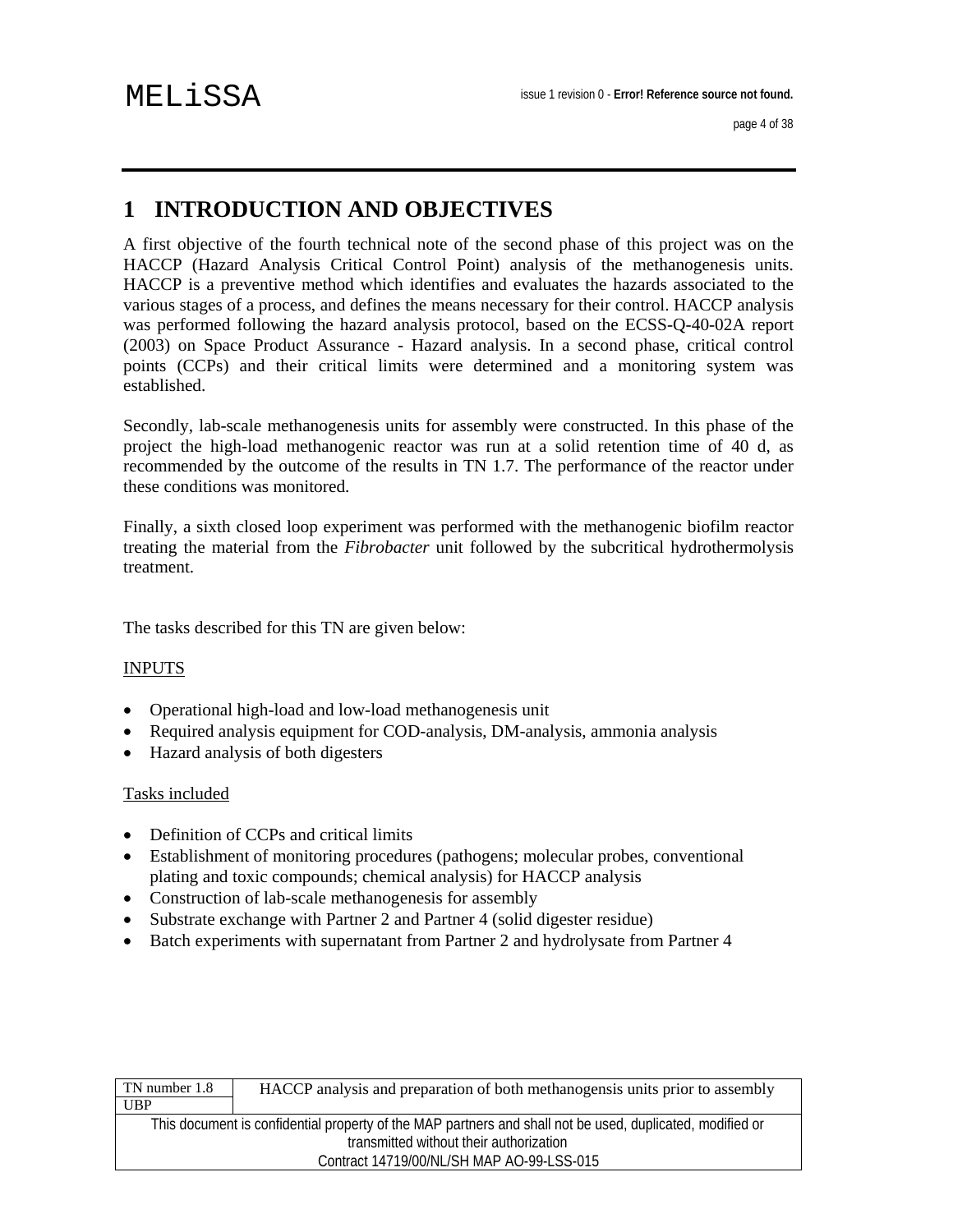## **2 HACCP OF METHANOGENESIS UNTIS**

The objective of the HACCP method is to guarantee the safety and to set up the quality control of a product. It led to identify seven principles of action:

- To conduct hazard analysis and identify preventive measures,
- To identify critical control points (CCPs) in the process,
- To establish critical limits,
- To monitor each CCP,
- To establish corrective actions,<br>- To establish verification proced
- To establish verification procedures,
- To establish record-keeping and documentation procedures.

HACCP analysis is generally performed in 3 phases:

- Phase 1: Hazard analysis
- Phase 2: CCP determination

Phase 3: Establishment of a monitoring system.

## **Phase 1 : Hazard analysis**

Hazard analysis was based on the ECSS-Q-40-02A report (2003) on Space Product Assurance – Hazard analysis.

## HAZARD ANALYSIS CONCEPT

The general concept of hazard analysis is depicted in Figures 1-4.

Hazards which are present through hazard manifestations in the system, are activated if initiating events (i.e. cause) occur. Hazard scenarios reflect the system behavior to the activated hazards in terms of event propagation from causes to safety consequences, as depicted in Figure 1. The occurrence of events is coupled to observable symptoms in the system. Safety consequences are characterized by their severity.



**Figure 1** Hazards and hazard scenarios

| TN number 1.8 | HACCP analysis and preparation of both methanogensis units prior to assembly                              |
|---------------|-----------------------------------------------------------------------------------------------------------|
| <b>UBP</b>    |                                                                                                           |
|               | This document is confidential property of the MAP partners and shall not be used, duplicated, modified or |
|               | transmitted without their authorization                                                                   |
|               | Contract 14719/00/NL/SH MAP AO-99-LSS-015                                                                 |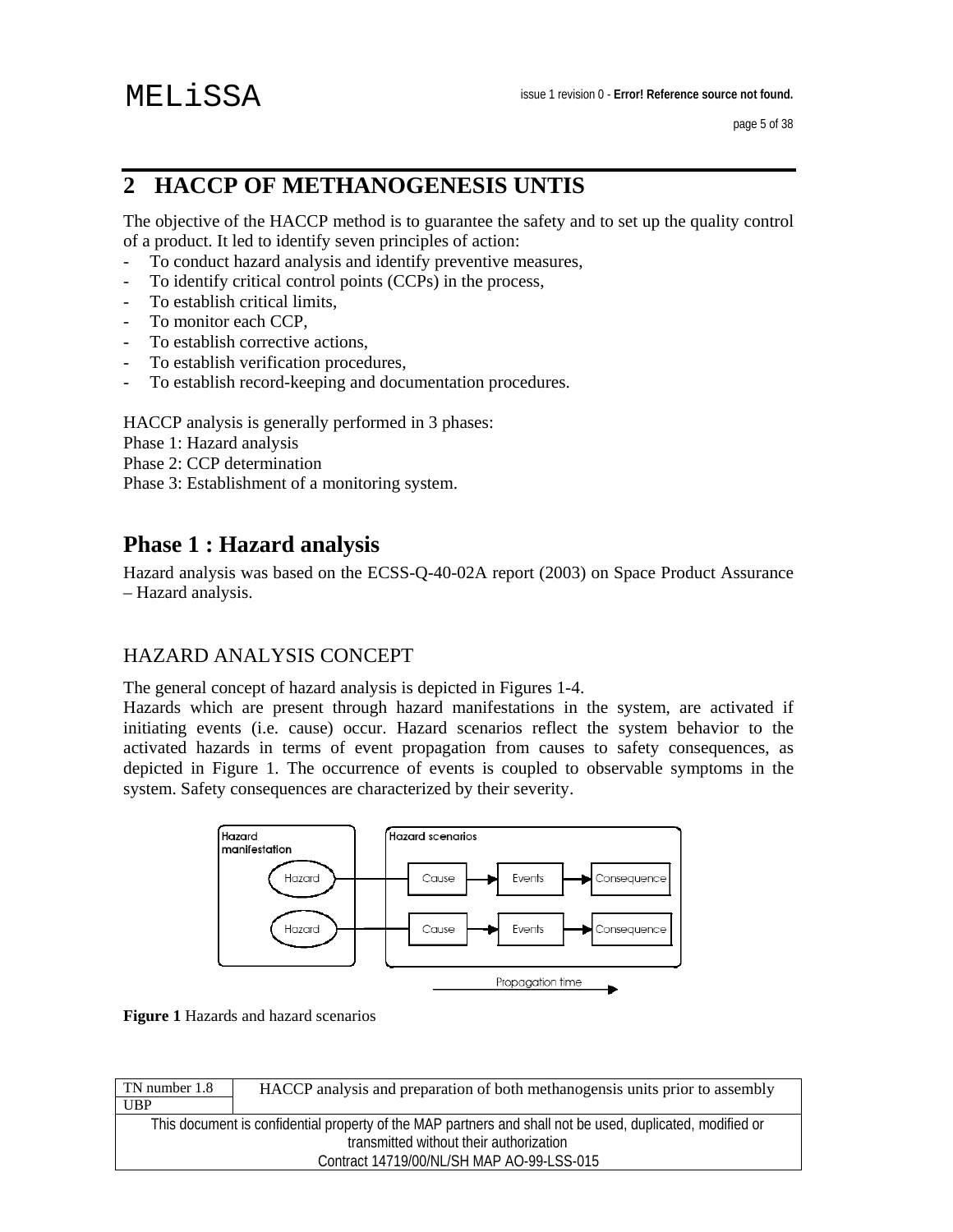Different hazard scenarios can originate from the same hazard (hazard tree, Figure 2). Furthermore, different hazard scenarios can lead to the same safety consequence (consequence tree, Figure 3).



**Figure 2** Example of a hazard tree



**Figure 3** Example of a consequence tree

### HAZARD ANALYSIS PROCESS

According to the ECSS-Q-40-02A protocol on hazard analysis, the basic steps comprised in hazard analysis are:

- Step 1: Define the hazard analysis implementation requirements;
- Step 2: Identify and classify the hazards;
- Step 3: Decide and act on the hazards;
- Step 4: Track, communicate and accept the hazards.

Step 3 and 4 are comprised in phase 2 and 3 of the HACCP analysis (CCPs determination and Establishment of a monitoring system). Therefore only the first 2 steps are addressed in phase 1.

| TN number 1.8 | HACCP analysis and preparation of both methanogensis units prior to assembly                              |
|---------------|-----------------------------------------------------------------------------------------------------------|
| <b>UBP</b>    |                                                                                                           |
|               | This document is confidential property of the MAP partners and shall not be used, duplicated, modified or |
|               | transmitted without their authorization                                                                   |
|               | Contract 14719/00/NL/SH MAP AO-99-LSS-015                                                                 |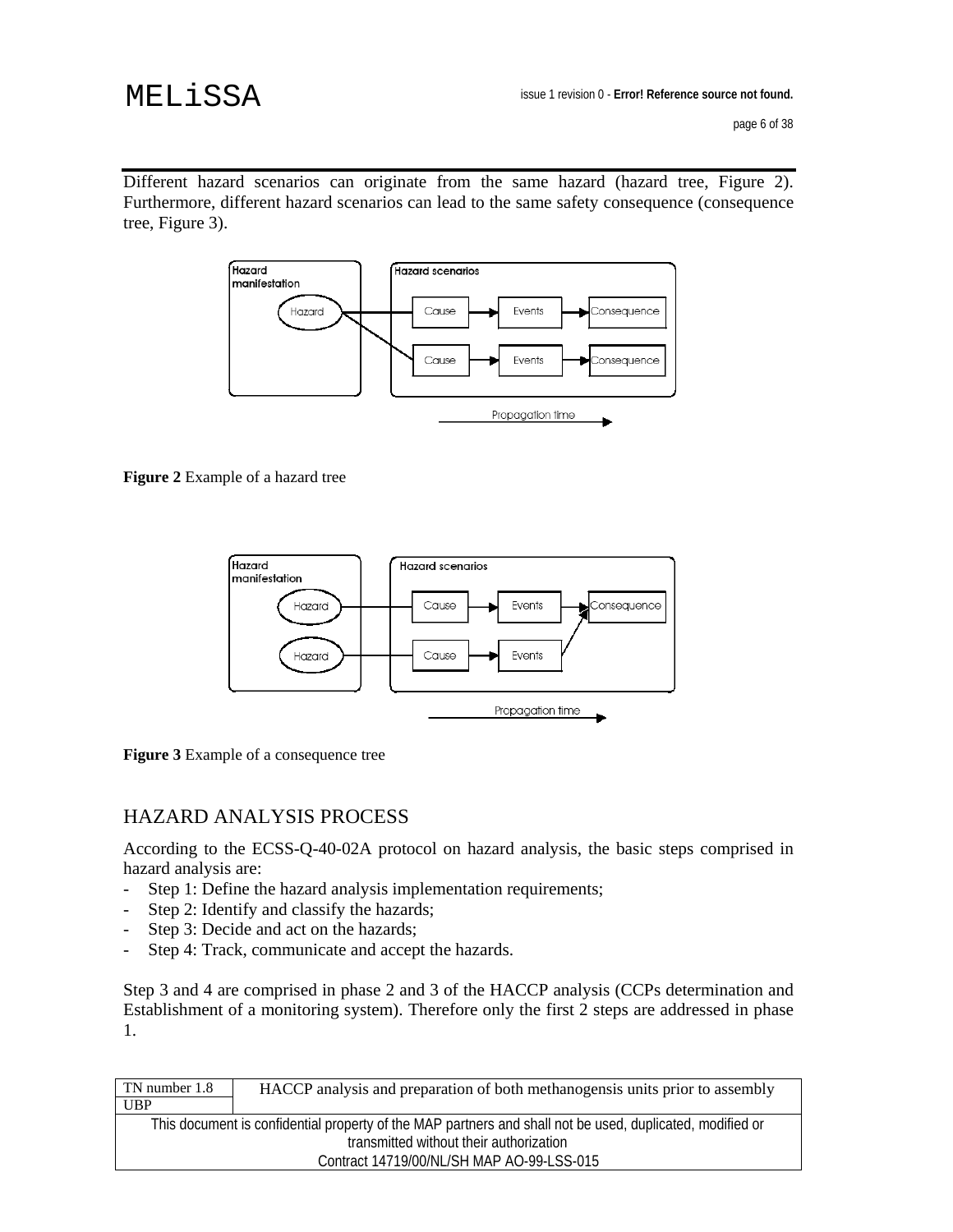### *Step 1: Define hazard analysis implementation requirements*

### **Task 1: Define the scope of hazard analysis**

The hazard analysis procedure for the methanogenesis units is implemented to evaluate the safety and quality control of the methanogenesis units. Methanogenesis is the anaerobic degradation of organic waste on the one hand in an energy rich off-gas (biogas) and on the other hand into a recalcitrant fibre-containing residue. For the identification of the hazards associated with this process, safety requirements concerning human health and the good operation practice and performance of the reactor units are taken into account. A scoring scheme for the severity of safety consequences for the classification of hazard scenarios is presented below.

| Category | <b>Severity</b> | <b>Severity of safety consequence</b>                                                      |  |
|----------|-----------------|--------------------------------------------------------------------------------------------|--|
|          | Catastrophic    | Loss of life, life threatening or permanently disabling injury or<br>occupational illness; |  |
|          |                 | Irreversible destruction of reactor units                                                  |  |
|          | Critical        | Temporarily disabling, but not life-threatening injury or illness;                         |  |
|          |                 | Major damage to reactor units                                                              |  |
| Ш        | Marginal        | Minor injury, minor disability, minor occupational illness;                                |  |
|          |                 | Minor damage to reactor units                                                              |  |
| IV       | Negligible      | Less than minor injury, minor disability, minor occupational<br>illness;                   |  |
|          |                 | Less than minor damage to reactor units                                                    |  |

**Table 1** Safety consequence severity categorization

#### **Task 2: Define the system to be analyzed**

Methanogenic anaerobic degradation of organic waste is an environmentally attractive way for the conversion of organic waste on the one hand in an energy rich off-gas (biogas) and on the other hand into a recalcitrant fibre-containing residue. As a whole, the anaerobic decomposition of organic waste is generally considered to be a four step process: hydrolysis, fermentation, acetogenesis and methanogenesis. The main aim of the methanogenic unit is to maximize the conversion of organic waste into biogas.

The high-load methanogenic digestor is a 10 L anaerobic reactor, used for the anaerobic digestion of the defined feed. The digester (continuously stirred tank reactor, CSTR) is maintained at a constant temperature of 34°C and is shaken at 70 rpm. The reactor is fed batch wise at regular time intervals. The reactor is fed in quantities of 0.5 L feed/day. The liquid reactor volume is set at 7.5 L (resulting in a hydraulic retention time of 15 days). The solid retention time is 40 d. The biogas passes by an electronic milligascounter device.

| TN number 1.8                                                                                             | HACCP analysis and preparation of both methanogensis units prior to assembly |  |  |
|-----------------------------------------------------------------------------------------------------------|------------------------------------------------------------------------------|--|--|
| <b>UBP</b>                                                                                                |                                                                              |  |  |
| This document is confidential property of the MAP partners and shall not be used, duplicated, modified or |                                                                              |  |  |
| transmitted without their authorization                                                                   |                                                                              |  |  |
|                                                                                                           | Contract 14719/00/NL/SH MAP AO-99-LSS-015                                    |  |  |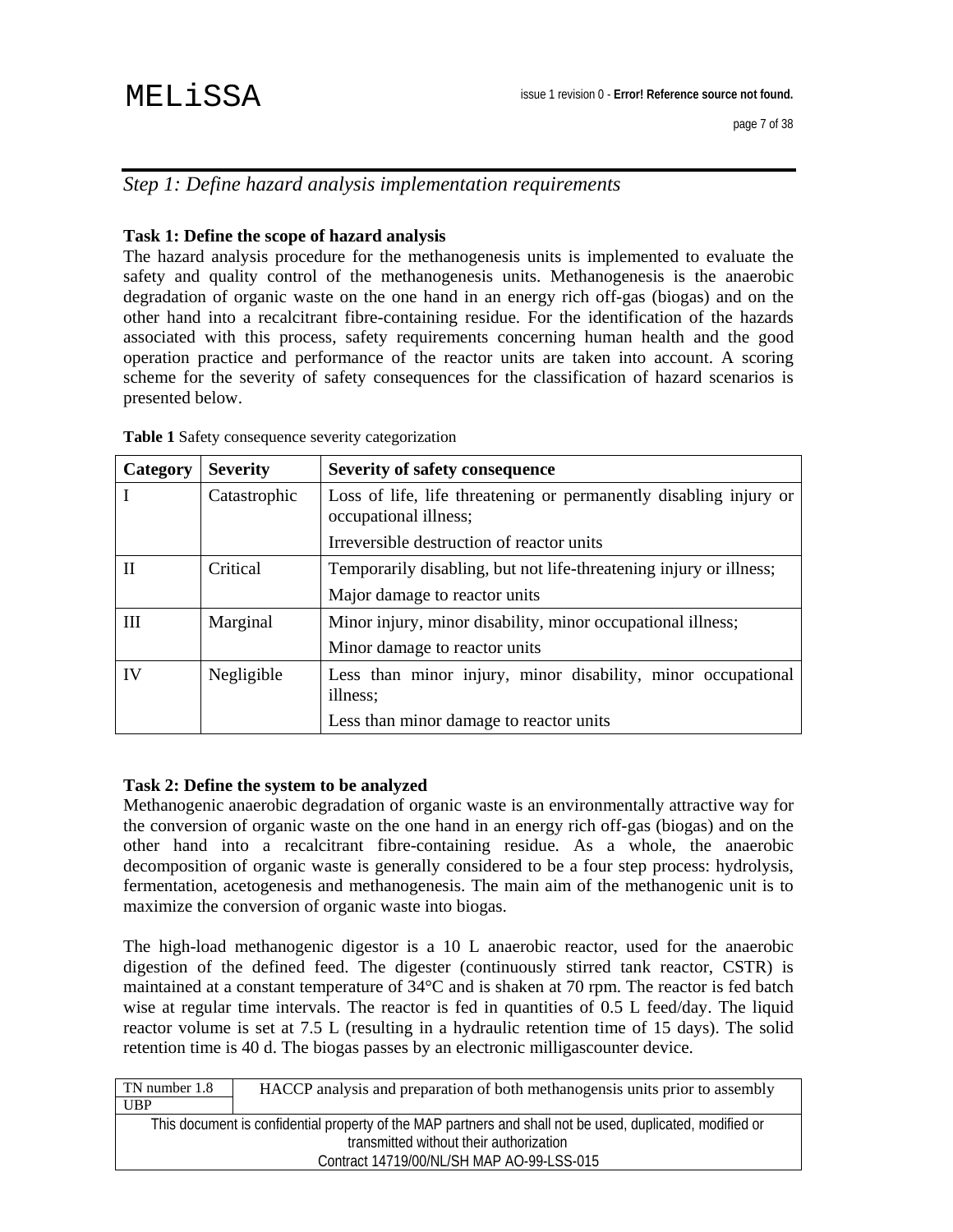The composition of the feed for the high-load methanogenic (2% dry matter) reactor is : 10% Spirulina (95% DM); 24% wheat straw (95% DM); 22.5% fresh cabbage (9% DM); 22.5 % soya (90% DM); 21.5 % faeces (10% DM).



 **Figure 4** High-load methanogenic reactor



**Figure 5** Low-load methanogenic reactor

| TN number 1.8 | HACCP analysis and preparation of both methanogensis units prior to assembly                              |
|---------------|-----------------------------------------------------------------------------------------------------------|
| <b>UBP</b>    |                                                                                                           |
|               | This document is confidential property of the MAP partners and shall not be used, duplicated, modified or |
|               | transmitted without their authorization                                                                   |
|               | Contract 14719/00/NL/SH MAP AO-99-LSS-015                                                                 |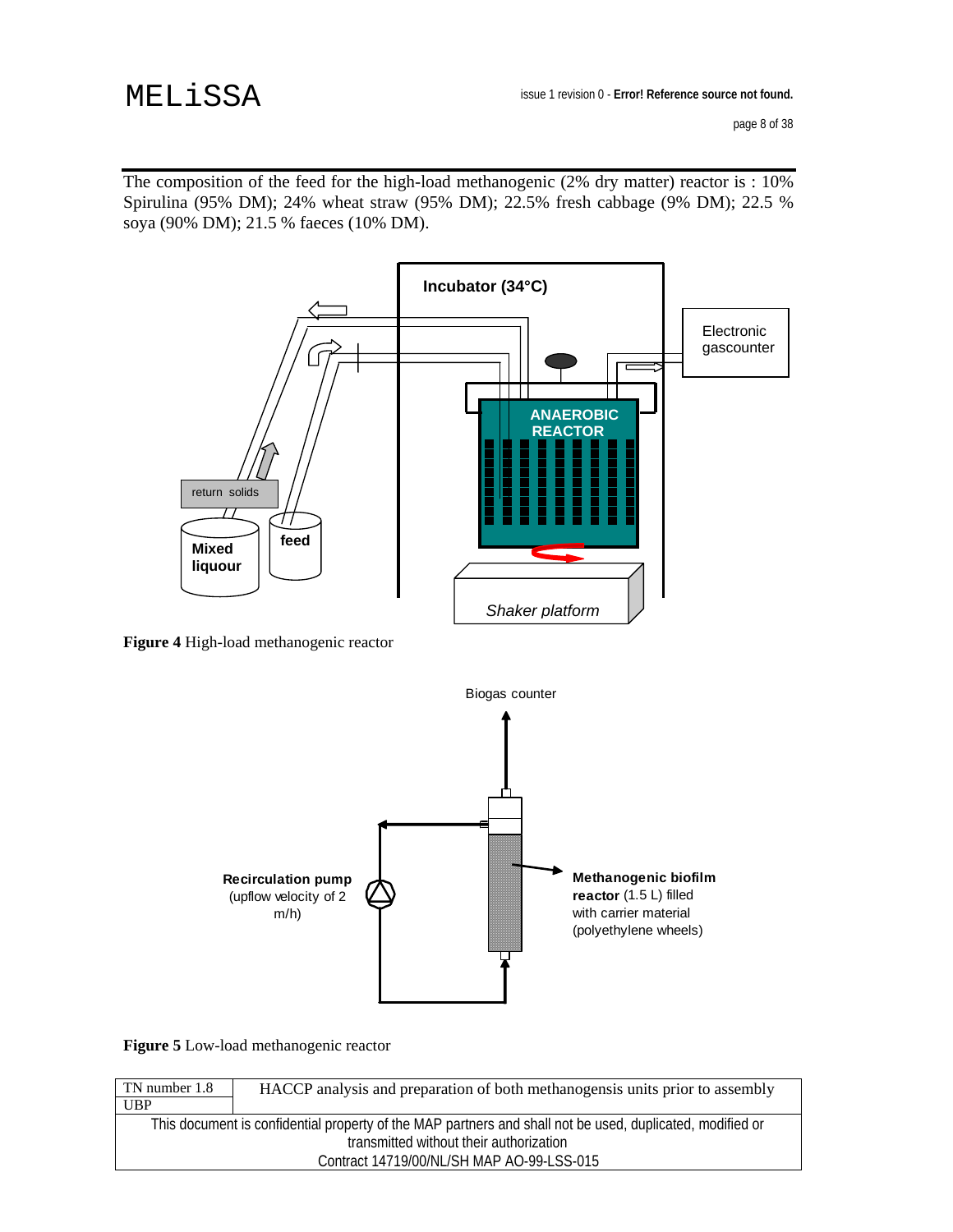The low-load methanogenic reactor is a fixed-bed biofilm reactor with a volume of 1 L, filled with  $1 \text{ dm}^3$  of polyethylene wheels. This reactor is fed with the returned effluent from the *Fibrobacter* digestion followed by the sub-critical liquefaction is added to the fixed-bed biofilm reactor. The biogas passes by an electronic milligascounter device.

### *Step 2: Identify and assess the hazards*

#### **Task 3: Identify hazard manifestations**

The hazards related to the methanogenesis reactor are of biological, chemical and physical nature. These hazards relate to both the process and the users.

#### Microbiological hazards

In the methanogenic units, microbiological hazards relate to the presence of pathogenic organisms (microbial or viral) that can contaminate compartment IV and thus pose risks to human health. Similarly, toxins and genetic elements (chromosomes, genomes, plasmids, transposons, and vectors) that contain nucleic acid sequences associated with the pathogenicity of microorganisms or that encode for toxins are potential biological hazards that may endanger human health.

#### Chemical hazards

Certain chemical compounds may lower the reactor performance by causing toxicity to the methanogenic microbial community. Adverse effects can however also be manifested at the level of plant production or human health when noxious compounds are allowed to reach the subsequent compartments in MELISSA.

#### Physical hazards

Physical hazards of importance to the methanogenic units are related to temperature, pH, anaerobic conditions and liquid or gas leaks which mainly affect the reactor performance. Leaks of liquid or gas are however also of importance for human safety.

The appearances of the hazards are given according to the rules of the 5M i.e. the Material, the Methods, the Manuel labour, the Medium and the raw Material.

| TN number 1.8                                                                                             | HACCP analysis and preparation of both methanogensis units prior to assembly |  |
|-----------------------------------------------------------------------------------------------------------|------------------------------------------------------------------------------|--|
| UBP                                                                                                       |                                                                              |  |
| This document is confidential property of the MAP partners and shall not be used, duplicated, modified or |                                                                              |  |
| transmitted without their authorization                                                                   |                                                                              |  |
| Contract 14719/00/NL/SH MAP AO-99-LSS-015                                                                 |                                                                              |  |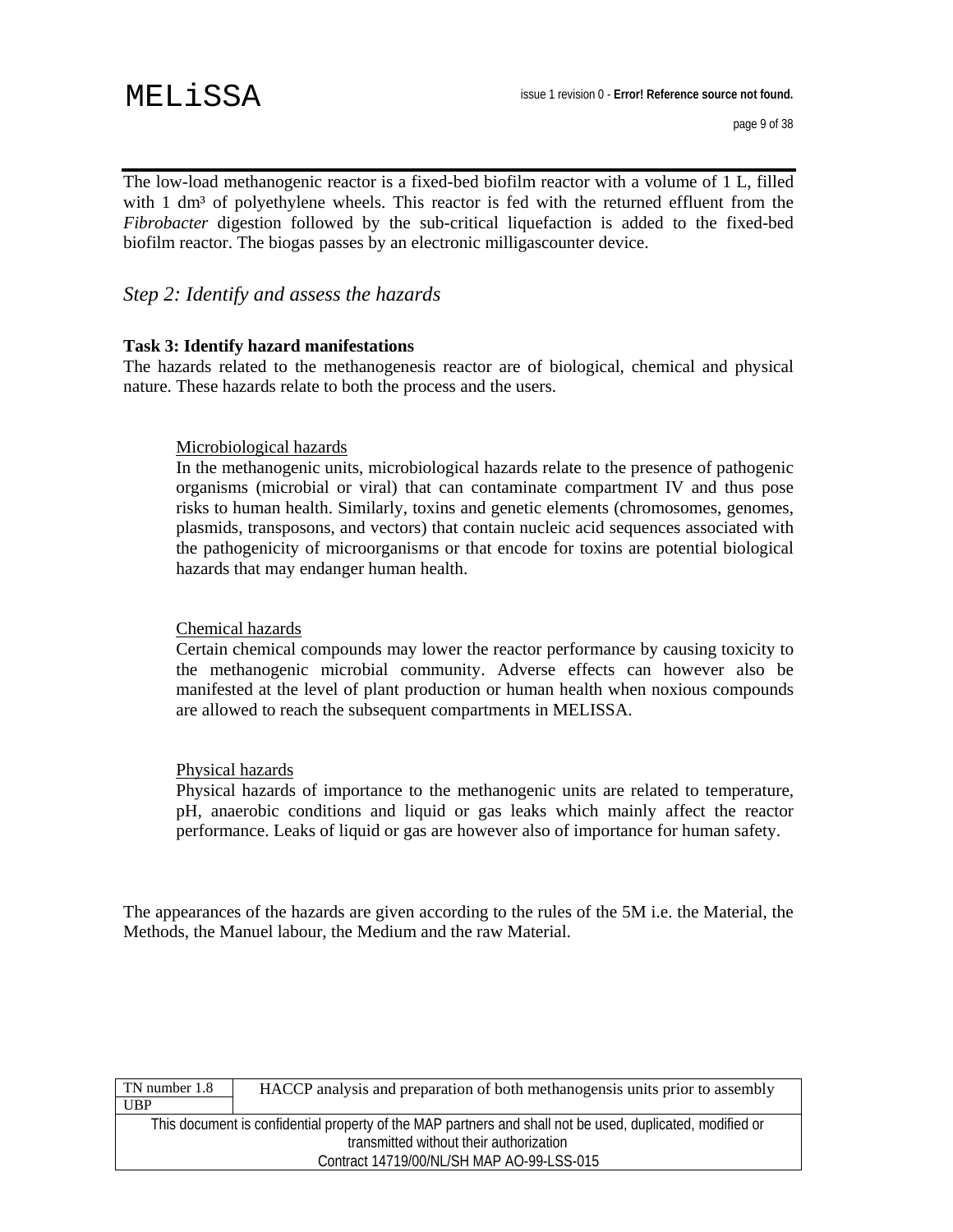#### **Table 2** Hazard matrix

| Hazard matrix for methanogenesis unit    |                           |                |                 |                 |                         |
|------------------------------------------|---------------------------|----------------|-----------------|-----------------|-------------------------|
|                                          | <b>Subsystem elements</b> |                |                 |                 |                         |
| <b>Generic hazards</b>                   | <b>Media</b>              | <b>Methods</b> | <b>Material</b> | Raw<br>material | <b>Manuel</b><br>labour |
| Microbiological<br>hazard                | X                         |                | X               | X               | X                       |
| Chemical hazard                          | X                         | X              | X               | X               | X                       |
| Physical hazard                          |                           | X              | X               | $\mathbf x$     | X                       |
| $x =$ applicable<br>$-$ = not applicable |                           |                |                 |                 |                         |

**Table 3** Hazard manifestation list

| <b>Hazard manifestation list</b> |                                             |  |
|----------------------------------|---------------------------------------------|--|
| <b>Subsystem</b>                 | <b>Hazard manifestation</b>                 |  |
| Media                            | Microbiological and chemical contaminations |  |
|                                  | Microbiological and chemical contaminations |  |
| Methods                          | Acidification of reactor units              |  |
| Material                         | Microbiological and chemical contaminations |  |
|                                  | Leak of the medium                          |  |
|                                  | Contaminations                              |  |
| Raw material                     | Out-of-date product                         |  |
|                                  | Acidified feed                              |  |
| Manuel labour                    | Microbiological and chemical contaminations |  |
|                                  | Acidification of reactor units              |  |

| TN number 1.8                                                                                             | HACCP analysis and preparation of both methanogensis units prior to assembly |  |
|-----------------------------------------------------------------------------------------------------------|------------------------------------------------------------------------------|--|
| <b>UBP</b>                                                                                                |                                                                              |  |
| This document is confidential property of the MAP partners and shall not be used, duplicated, modified or |                                                                              |  |
| transmitted without their authorization                                                                   |                                                                              |  |
|                                                                                                           | Contract 14719/00/NL/SH MAP AO-99-LSS-015                                    |  |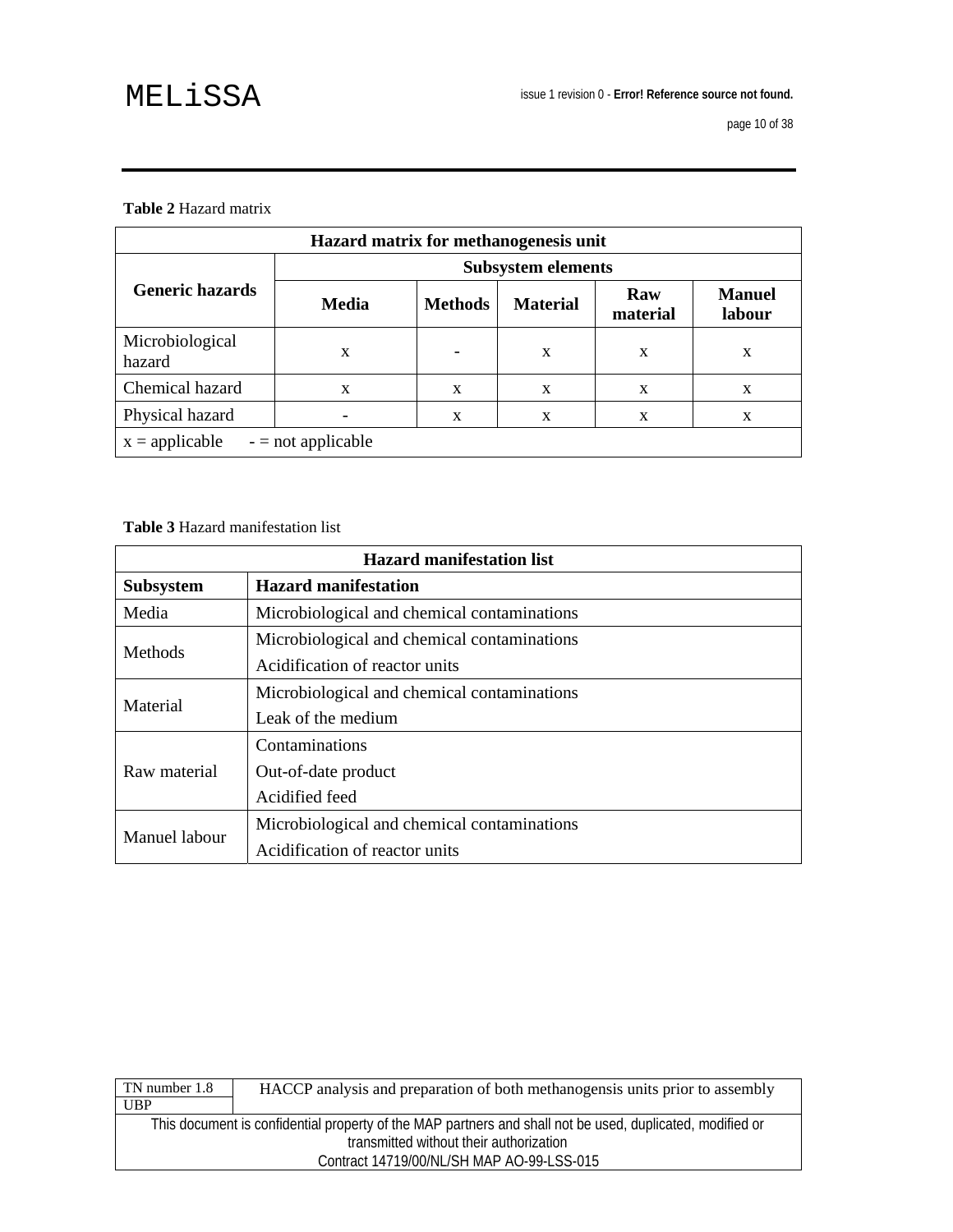## **Task 4: Identify and classify the hazard scenarios**

**Table 4** Hazard scenarios

| Hazard scenario list for methanogenesis unit                                                                                                                                                      |                                                                                                                                                                                                                |                                                          |                                                                                                                                                                         |                                                                 |
|---------------------------------------------------------------------------------------------------------------------------------------------------------------------------------------------------|----------------------------------------------------------------------------------------------------------------------------------------------------------------------------------------------------------------|----------------------------------------------------------|-------------------------------------------------------------------------------------------------------------------------------------------------------------------------|-----------------------------------------------------------------|
| <b>Hazard</b><br>manifestation                                                                                                                                                                    | Cause – Events –<br>Consequence                                                                                                                                                                                | Consequence<br>severity                                  | <b>Observable</b><br>symptoms                                                                                                                                           | <b>Propagation</b><br>and reaction<br>time                      |
| Microbiological<br>contamination                                                                                                                                                                  | Presence of pathogens in<br>substrate/materials-<br>Contamination of<br>subsequent MELISSA<br>compartments with<br>pathogens - Illness of<br>crew                                                              | Depends on<br>type of<br>pathogen: from<br>Class IV to I | Only<br>detectable<br>after<br>microbial<br>analysis.<br>PCR may<br>be used<br>provided<br>the<br>contaminant<br>is known<br>(i.e specific<br>primers are<br>available) | Ptime &<br>Rtime:<br>Depends on<br>type of<br>pathogen          |
| Chemical<br>contaminations                                                                                                                                                                        | Presence chemicals in<br>substrate/materials-<br>Inhibition of<br>methanogenesis;<br>contamination of<br>subsequent MELISSA<br>compartments chemicals -<br>Malfunctioning of reactor<br>units; illness of crew | Depends on<br>type of<br>chemical: from<br>Class IV to I | Important<br>changes in<br>the biogas<br>composition<br>and<br>production<br>rate.<br>Also<br>detectable<br>after<br>chemical<br>analysis.                              | Ptime &<br>Rtime:<br>Depends on<br>type of<br>contaminant       |
| Leak of the<br>medium                                                                                                                                                                             | Poor state of materials &<br>disrespect of the protocol-<br>Leakage – Loss of reactor<br>medium                                                                                                                | Class II                                                 | leakage,<br>loss of<br>volume                                                                                                                                           | Ptime &<br>Rtime<br>dependent on<br>the severity<br>of the leak |
| Out-of-date<br>product                                                                                                                                                                            | Conservation date not<br>checked – Change of<br>chemical composition of                                                                                                                                        | Depends on<br>type of<br>product: from                   | Important<br>changes in<br>the biogas                                                                                                                                   | Ptime &<br>Rtime:<br>Depends on                                 |
| TN number 1.8<br><b>UBP</b>                                                                                                                                                                       | HACCP analysis and preparation of both methanogensis units prior to assembly                                                                                                                                   |                                                          |                                                                                                                                                                         |                                                                 |
| This document is confidential property of the MAP partners and shall not be used, duplicated, modified or<br>transmitted without their authorization<br>Contract 14719/00/NL/SH MAP AO-99-LSS-015 |                                                                                                                                                                                                                |                                                          |                                                                                                                                                                         |                                                                 |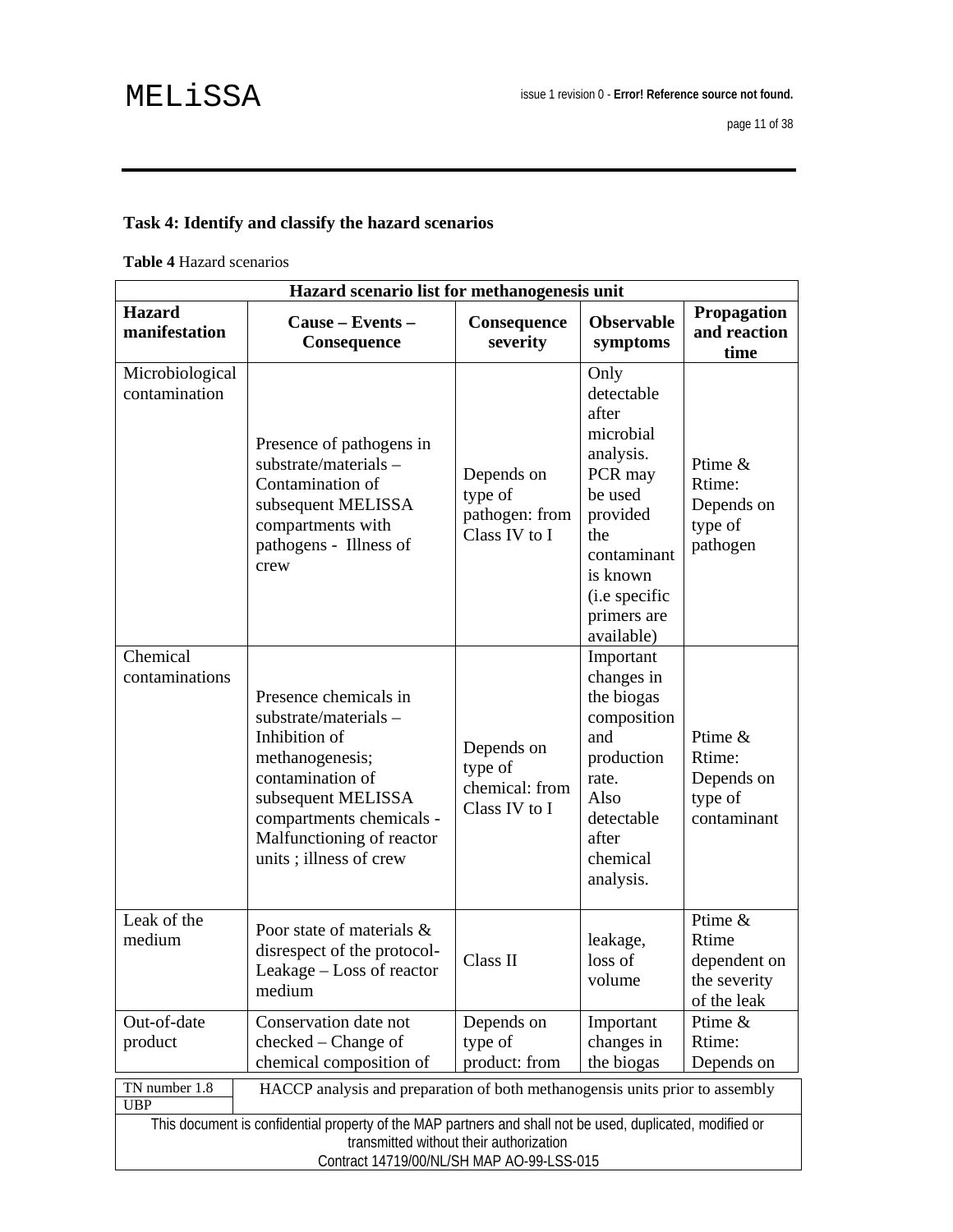|                                   | product - Undesired<br>products enter the reactor<br>units                                                     | Class IV to I | composition<br>and<br>production<br>rate.<br>Also<br>detectable<br>after<br>chemical<br>analysis                                     | type of<br>product                                            |
|-----------------------------------|----------------------------------------------------------------------------------------------------------------|---------------|--------------------------------------------------------------------------------------------------------------------------------------|---------------------------------------------------------------|
| Acidified feed                    | Storage of the feed for too<br>long – feed becomes acid<br>$-$ pH drop in reactor units                        | Class II      | Important<br>changes in<br>the biogas<br>composition<br>and<br>production<br>rate.<br>Also<br>detectable<br>after<br>measuring<br>pH | Ptime: 2<br>months<br>Rtime:<br>immediate                     |
| Acidification of<br>reactor units | Disrespect of the protocol:<br>adjustment of pH - reactor<br>medium becomes acid -<br>pH drop in reactor units | Class II      | Important<br>changes in<br>the biogas<br>composition<br>and<br>production<br>rate.<br>Also<br>detectable<br>after<br>measuring<br>pH | Ptime:<br>dependent on<br>reactor load<br>Rtime:<br>immediate |

## **Phase 2 : Critical control points**

## CCP DETERMINATION

The second phase in the HACCP analysis it the definition of the CCPs. A CCP is a point at witch control can be applied to prevent or eliminate a safety hazard or reduce it to an acceptable level. CCPs should not be too important in order to focus on a point in particular. It is necessary for each CCP to apply, in complement of the preventive measures defined previously, a control monitoring. A minimum and/or maximum value (critical limit), whose

| TN number 1.8                                                                                             | HACCP analysis and preparation of both methanogensis units prior to assembly |  |
|-----------------------------------------------------------------------------------------------------------|------------------------------------------------------------------------------|--|
| <b>UBP</b>                                                                                                |                                                                              |  |
| This document is confidential property of the MAP partners and shall not be used, duplicated, modified or |                                                                              |  |
| transmitted without their authorization                                                                   |                                                                              |  |
|                                                                                                           | Contract 14719/00/NL/SH MAP AO-99-LSS-015                                    |  |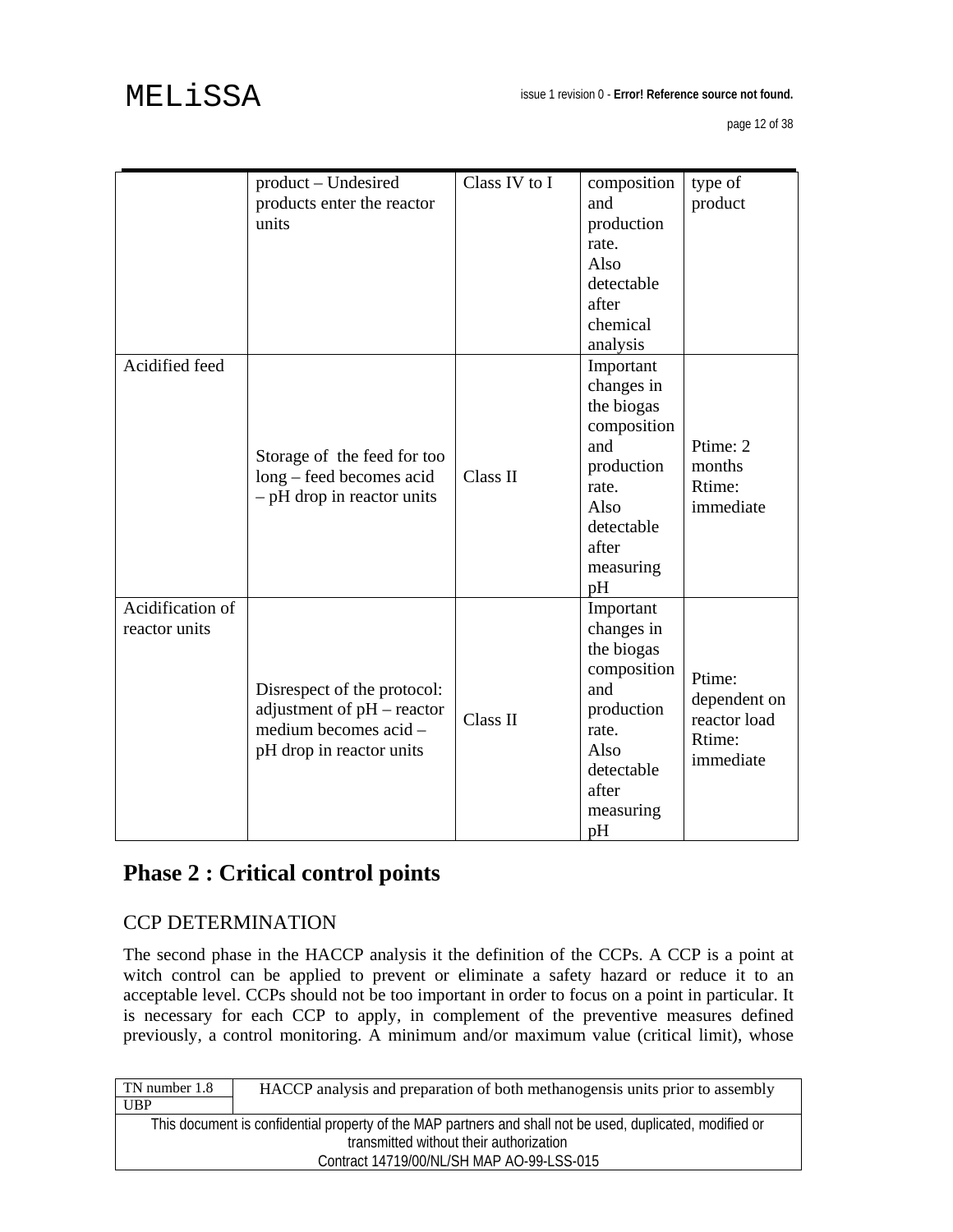page 13 of 38

respect is necessary to ensure the effective control of the CCP, are defined for each parameters. This identification of the critical limits is the first corrective action. CCPs can be determined based on a decision tree (Figure 6).



**Figure 6** Decision tree for the identification of CCPs For the methanogenic units following hazards were identified:

Microbiological hazards:

Pathogenic organisms (microbial or viral); toxins and genetic elements associated with the pathogenicity or encoding toxins. The hazard of contamination with pathogenic organisms is controlled by the subcritical liquefaction compartment, which eliminates this potential problem. So far, during the loop experiments, substrate was passed from the high load unit to

| TN number 1.8                                                                                             | HACCP analysis and preparation of both methanogensis units prior to assembly |  |
|-----------------------------------------------------------------------------------------------------------|------------------------------------------------------------------------------|--|
| UBP                                                                                                       |                                                                              |  |
| This document is confidential property of the MAP partners and shall not be used, duplicated, modified or |                                                                              |  |
| transmitted without their authorization                                                                   |                                                                              |  |
|                                                                                                           | Contract 14719/00/NL/SH MAP AO-99-LSS-015                                    |  |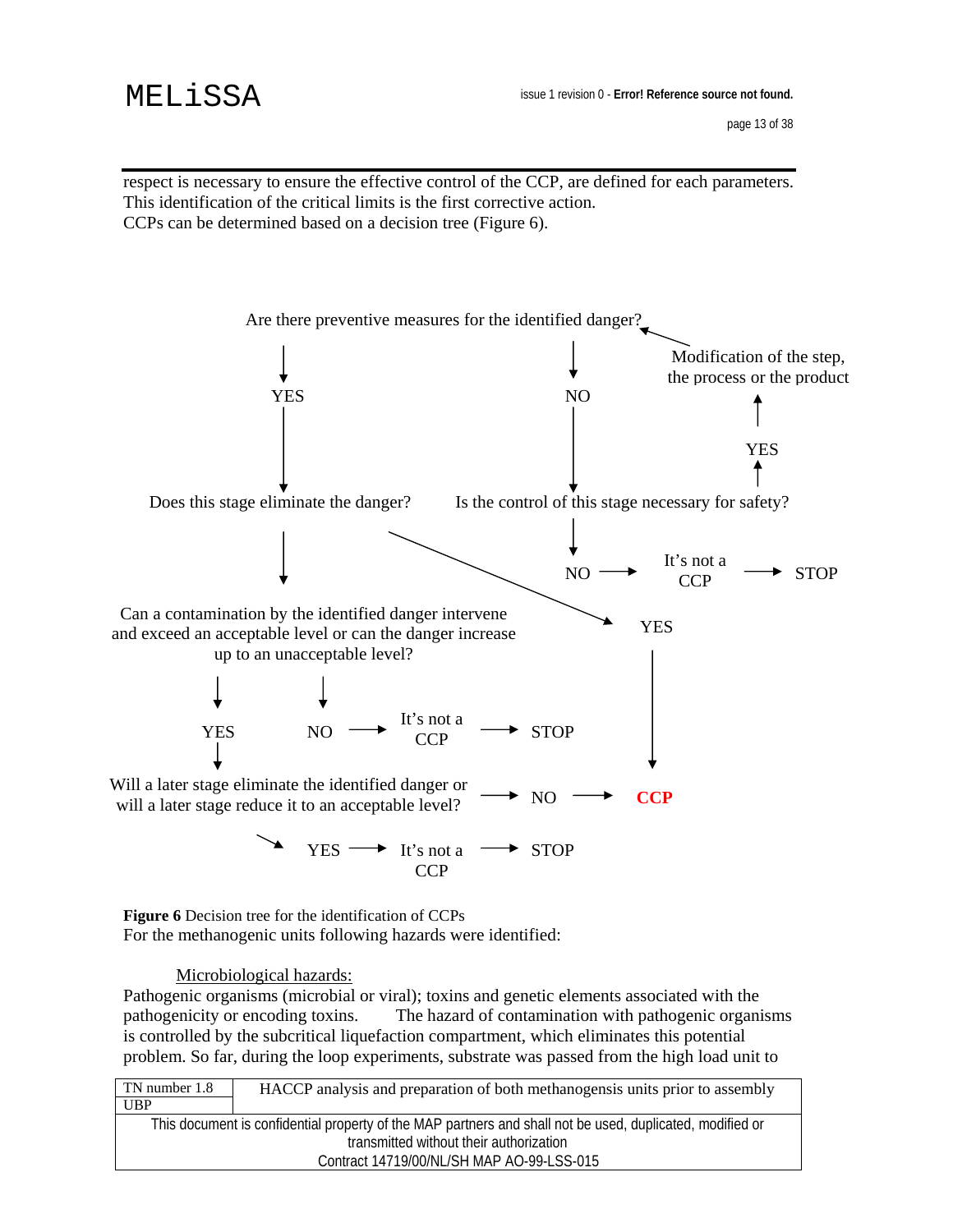the fibrobacter compartment. The effluent of the high load unit is sterilised before being fed to the fibrobacter compartment, which tends to eliminate the problem. Therefore it is not a CCP. As for potentially hazardous genetic elements, no research has been performed on their elimination in the subcritical liquefaction unit. Before assigning a CCP more information is needed regarding the contamination, survival or elimination of these elements. In this respect, reference is made to MELGEN (MELiSSA GENetics) which covers the molecular aspects of the MELiSSA project The general objective of MELGEN is to establish and validate a method and its associated hardware to detect genetic instability and microbial contaminants in the MELISSA compartments.

#### ⇒ **CCP1: Elimination of hazardous genetic elements**

- Chemical hazards:

Compounds causing toxicity to the methanogenic microbial community, or further MELISSA compartments.The fate of recalcitrant and potentially dangerous chemicals in the subcritical liquefaction compartment needs further investigation. Before assigning a CCP more information is needed regarding the contamination, accumulation and degradation of these compounds. In this respect, reference is made to BELISSIMA. This project investigates the fate of recalcitrant chemicals like endocrine disruptors and pharmaceuticals in the different compartments of MELiSSA. In the MAP study, the usage of Hydrothermolysis under oxidative conditions has shown great value to ensure complete sanitation and liquefaction. However, partial oxidation of the influx results in many uncontrolled chemical reactions, giving rise to a broad range of organic chemicals. It is clear that the reaction conditions for Hydrothermolysis need strict control and follow up to avoid chemical contamination in subsequent units via this way.

#### ⇒ **CCP2: Degradation of recalcitrant chemical compounds**

- Physical hazards: Temperature, pH, anaerobic conditions and liquid or gas leaks. These parameters are controlled at the level of the methanogenesis units.

#### ⇒ **CCP3: Methanogenic process parameters**

| TN number 1.8                                                                                             | HACCP analysis and preparation of both methanogensis units prior to assembly |  |
|-----------------------------------------------------------------------------------------------------------|------------------------------------------------------------------------------|--|
| <b>UBP</b>                                                                                                |                                                                              |  |
| This document is confidential property of the MAP partners and shall not be used, duplicated, modified or |                                                                              |  |
| transmitted without their authorization                                                                   |                                                                              |  |
| Contract 14719/00/NL/SH MAP AO-99-LSS-015                                                                 |                                                                              |  |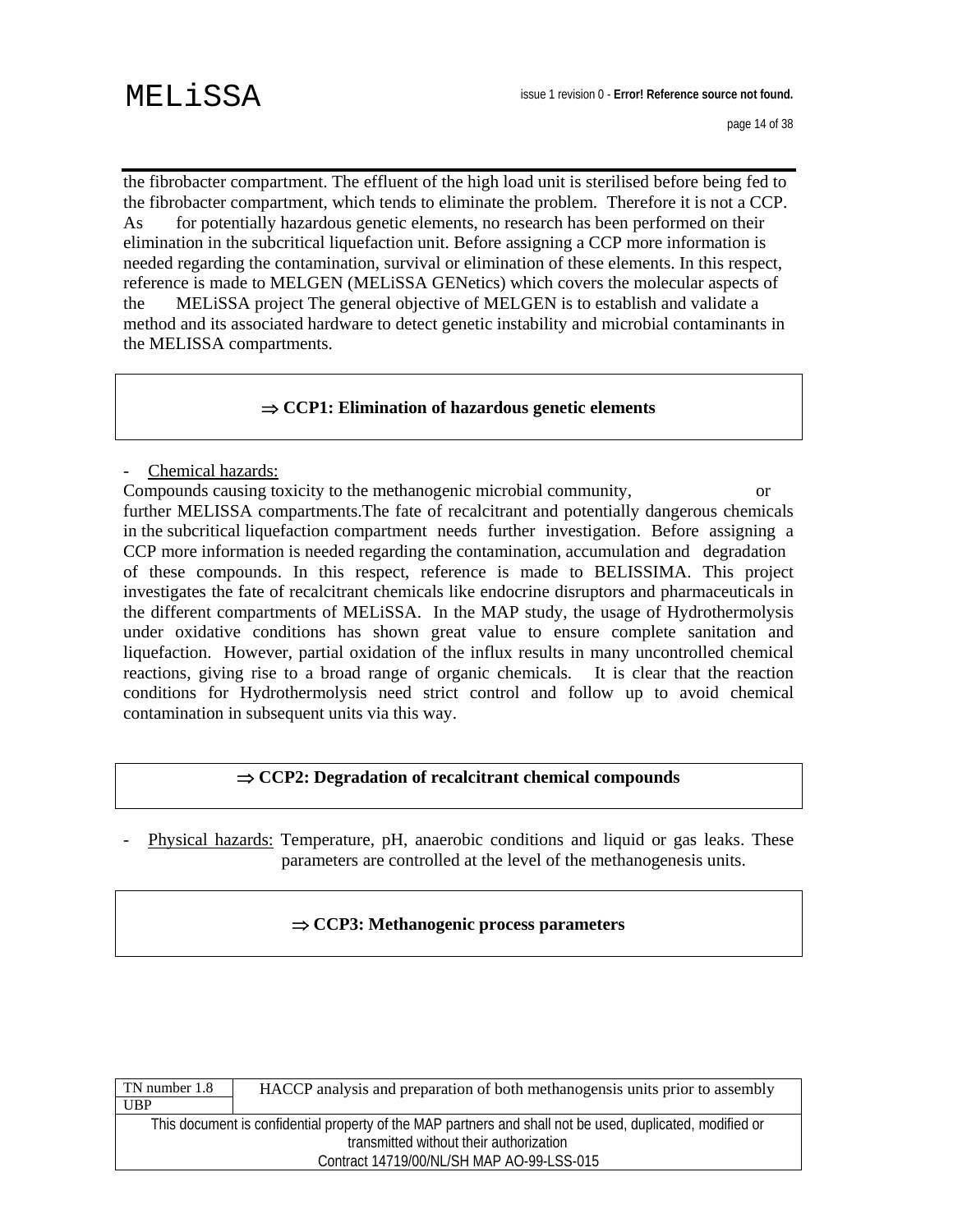## DETERMINATION OF CCPS CRITICAL LIMITS

The respect of the critical limits insures the control of the CCP (Table 6).

#### **Table 5** Critical limits

| $N^{\circ}$ CCP | <b>Step</b>                                       | <b>Critical limits</b>      |
|-----------------|---------------------------------------------------|-----------------------------|
|                 | Elimination of hazardous genetic<br>elements      | Limits of molecular tests   |
| 2               | Degradation of recalcitrant chemical<br>compounds | Limits of chemical analysis |
| 3               | Methanogenic process parameters                   | Temperature $= 34$          |
|                 |                                                   | 7.2<br>< $\rm pH$ < 7.3     |
|                 |                                                   | Airtight sealing            |
|                 |                                                   | No leakage                  |

## **Phase 3: Establishment of a monitoring system**

A monitoring system and a control system of the process are established in order to ensure a continuous monitoring. The monitoring system must contain a corrective action plan, documentation and a validation of the HACCP plan. There are procedures to follow when a deviation occurs and actions to confirm that the system according to the plan. These actions must be planned for each CCP, in order to allow an immediate action and a fast elimination of the hazard.

## DEFINITION OF THE CONTROL MONITORING FOR EACH CCP

A detailed description of the monitoring of the CCPs is depicted in appendices 1-3.

| TN number 1.8                                                                                             | HACCP analysis and preparation of both methanogensis units prior to assembly |  |
|-----------------------------------------------------------------------------------------------------------|------------------------------------------------------------------------------|--|
| <b>UBP</b>                                                                                                |                                                                              |  |
| This document is confidential property of the MAP partners and shall not be used, duplicated, modified or |                                                                              |  |
| transmitted without their authorization                                                                   |                                                                              |  |
| Contract 14719/00/NL/SH MAP AO-99-LSS-015                                                                 |                                                                              |  |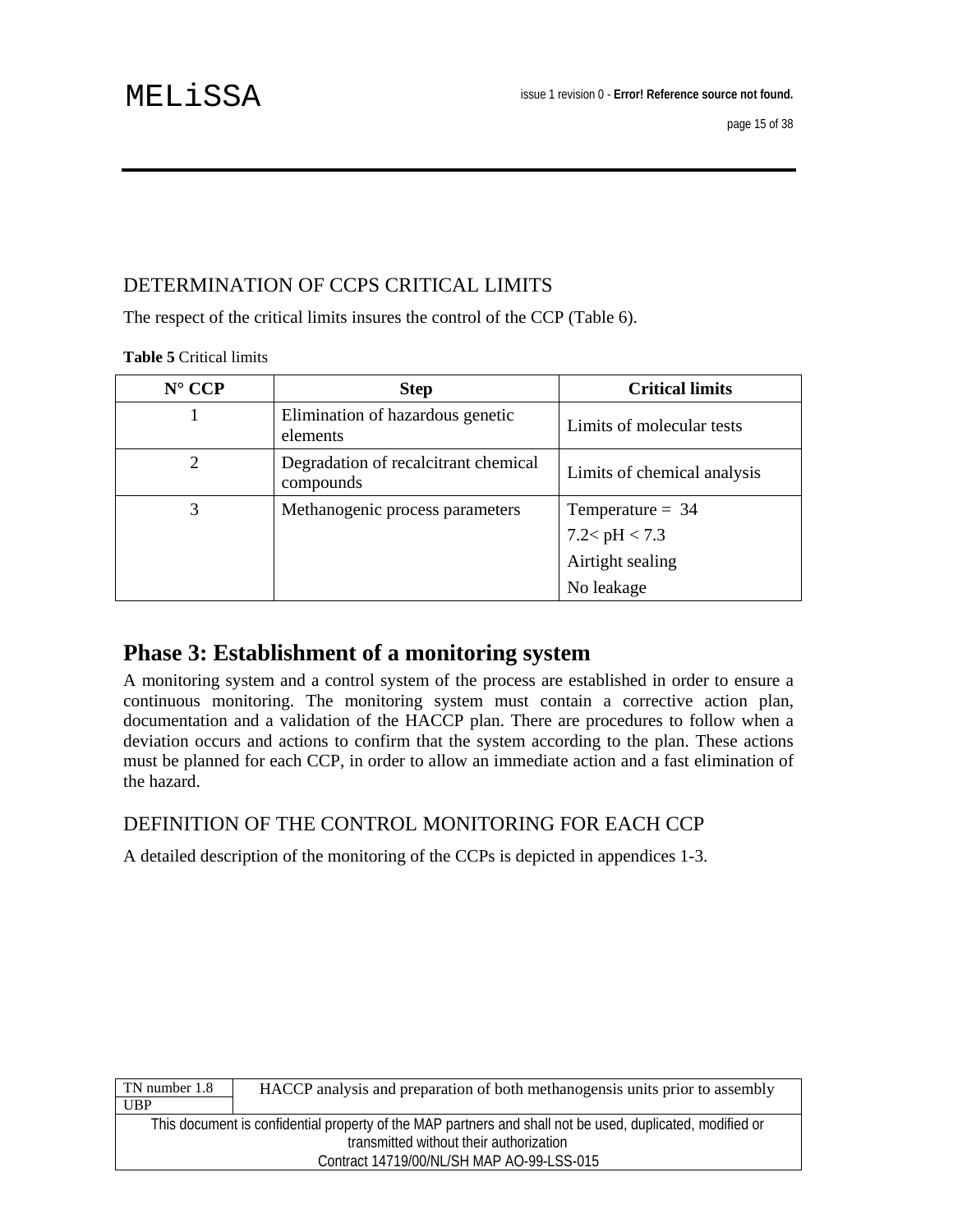## ESTABLISHMENT OF THE CORRECTIVES ACTIONS

**Table 6** Corrective actions

| $N^{\circ}$ CCP | <b>Step</b>                                       | <b>Corrective actions</b>                                                                                                           |
|-----------------|---------------------------------------------------|-------------------------------------------------------------------------------------------------------------------------------------|
|                 | Elimination of hazardous<br>genetic elements      | Pasteurisation of the feed (once the reactor works)<br>stabile)                                                                     |
|                 |                                                   | Treat with subcritical hydrothermolysis (considered<br>in this case as a continuous treatment device)                               |
| $\overline{2}$  | Degradation of recalcitrant<br>chemical compounds | Treat with subcritical hydrothermolysis (stringent<br>control of the reaction parameters to avoid partial<br>oxidation by-products) |
| 3               | Methanogenic process<br>parameters                | Calibration of the rector set values (Temperature, pH,<br>air tight)<br>Correct if needed                                           |

## **Appendix 1: Elimination of hazardous genetic elements**

#### **Objective**

The purpose of this instruction is to give the precautions to eliminate hazardous genetic element.

### **Who?**

Competent and authorized personnel.

### **Where?**

Molecular laboratory.

### **When?**

According to a planning elaborated and recorded by the person in charge for the methanogenesis units.

#### **How?**

| TN number 1.8 | HACCP analysis and preparation of both methanogensis units prior to assembly                              |
|---------------|-----------------------------------------------------------------------------------------------------------|
| UBP           |                                                                                                           |
|               | This document is confidential property of the MAP partners and shall not be used, duplicated, modified or |
|               | transmitted without their authorization                                                                   |
|               | Contract 14719/00/NL/SH MAP AO-99-LSS-015                                                                 |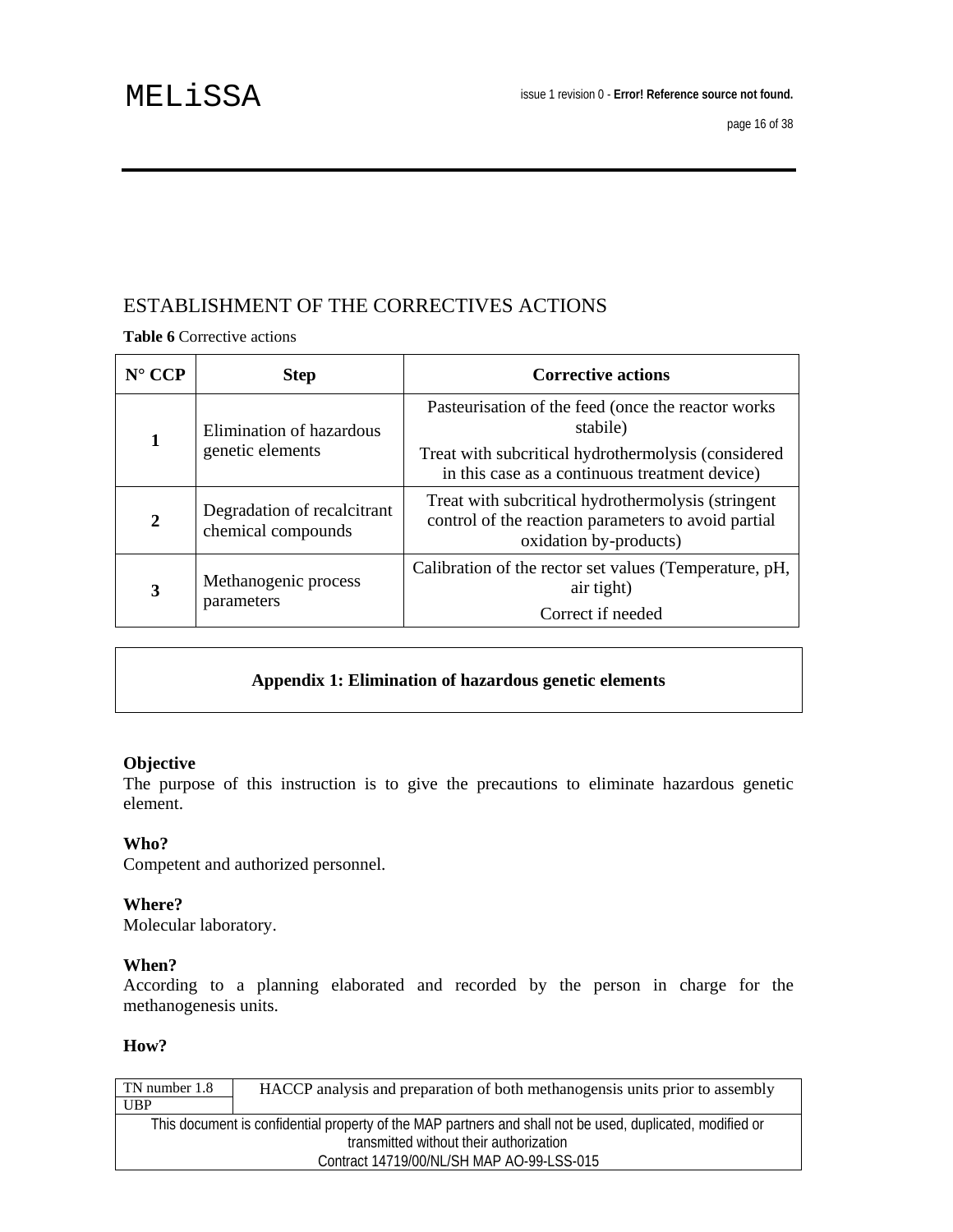page 17 of 38

Molecular analysis for the detection of hazardous genetic elements using techniques developed within the frame of the MELGEN activity.

Once potential hazardous elements are identified, the correct molecular technologies can be adapted to detect their presence. As in most molecular biological technologies, it is difficult to single out unknown genetic elements and to quantify them.

### **Appendix 2: Degradation of recalcitrant chemical compounds**

#### **Objective**

The purpose of this instruction is to give the precautions for the degradation of recalcitranct chemical compounds.

#### **Who?**

Competent and authorized personnel.

#### **Where?**

Laboratory with GC and HPLC equipment

#### **When?**

According to a planning elaborated and recorded by the person in charge for the methanogenesis units.

#### **How?**

GC or HPLC analysis for the detection of recalcitrant chemical compounds.

| TN number 1.8 | HACCP analysis and preparation of both methanogensis units prior to assembly                              |
|---------------|-----------------------------------------------------------------------------------------------------------|
| <b>UBP</b>    |                                                                                                           |
|               | This document is confidential property of the MAP partners and shall not be used, duplicated, modified or |
|               | transmitted without their authorization                                                                   |
|               | Contract 14719/00/NL/SH MAP AO-99-LSS-015                                                                 |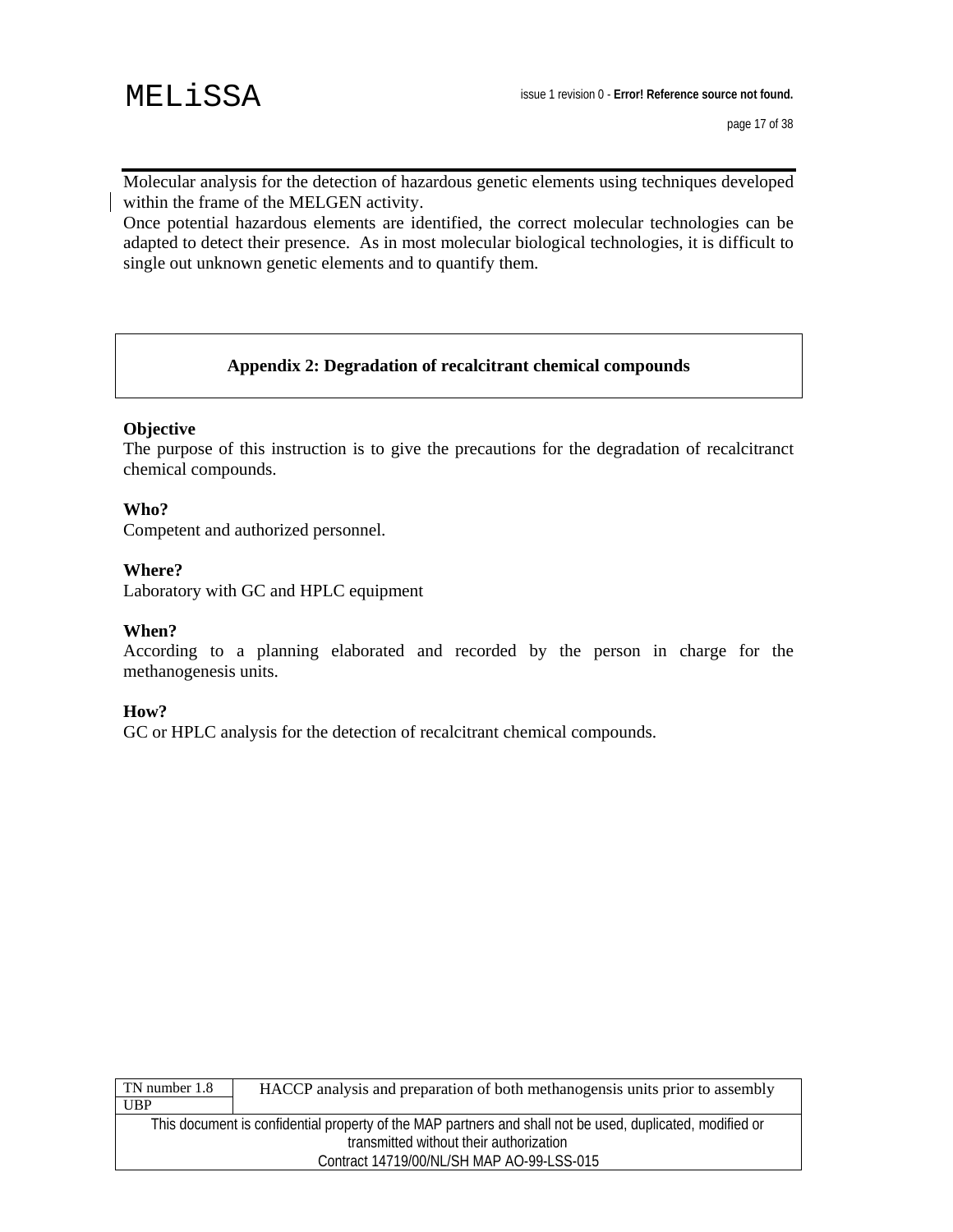### **Appendix 3: Methanogenic process parameters**

#### **Objective**

The purpose of this instruction is to give the precautions for the methanogenic process parameters.

#### **Who?**

Competent and authorized personnel.

#### **Where?**

Location of methanogenesis units.

#### **When?**

According to a planning elaborated and recorded by the person in charge for the methanogenesis units.

#### **How?**

Check temperature settings of the incubator of the reactor. Adjust if necessary. Measure pH. Adjust if necessary. Regular maintenance and calibration of the analytic equipment used in the follow-up of the methanogenic process parameters is essential. Check for leakages (visual for liquid, gas leak detector for gas). Repair if necessary.

| TN number 1.8 | HACCP analysis and preparation of both methanogensis units prior to assembly                              |
|---------------|-----------------------------------------------------------------------------------------------------------|
| <b>UBP</b>    |                                                                                                           |
|               | This document is confidential property of the MAP partners and shall not be used, duplicated, modified or |
|               | transmitted without their authorization                                                                   |
|               | Contract 14719/00/NL/SH MAP AO-99-LSS-015                                                                 |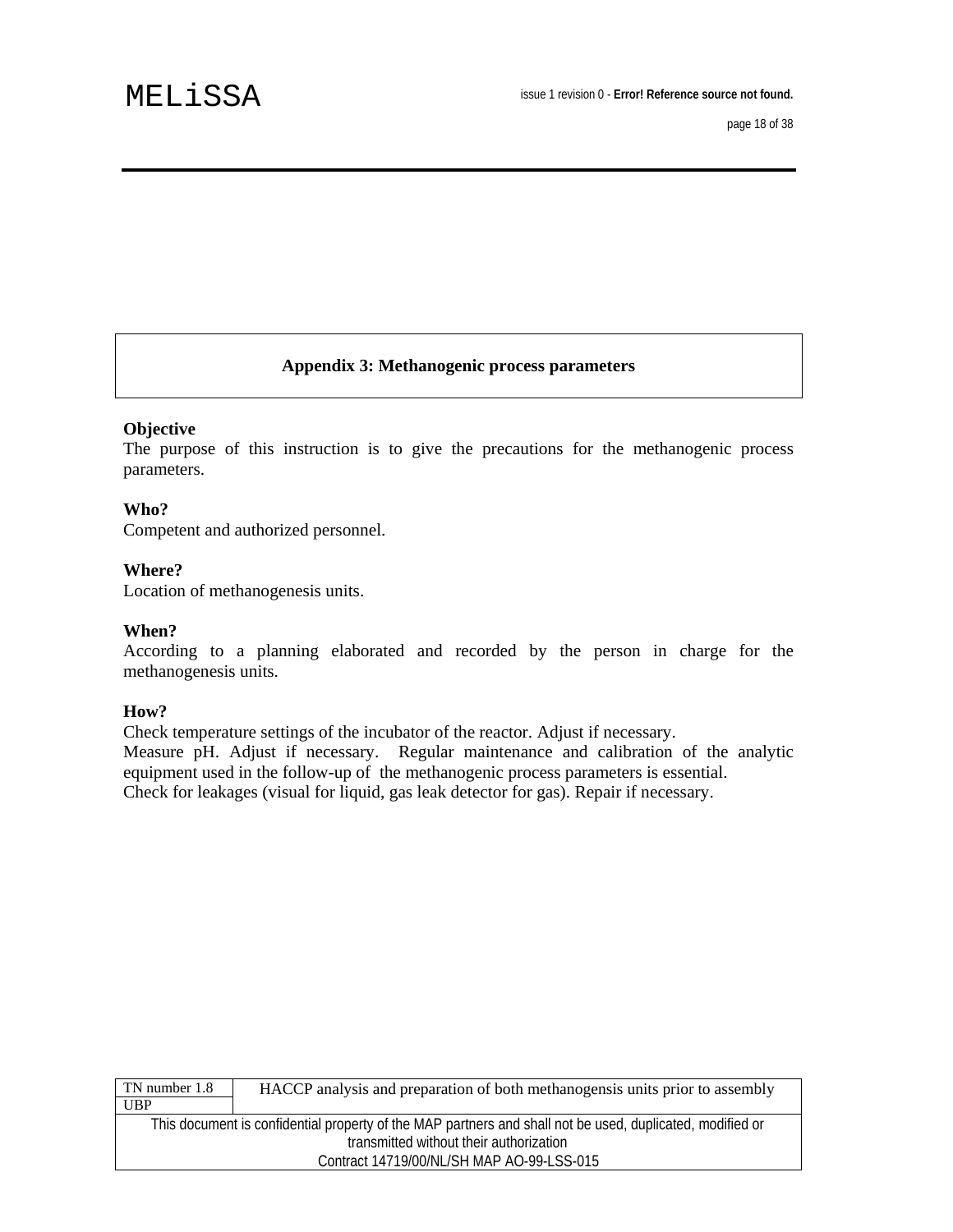## ESTABLISHMENT OF A DOCUMENTARY SYSTEM

The monitoring and control system are constituted of the 4 types of documents:

- Specification of the system to be analysed. This documentation can be found in the part of hazard analysis.
- Procedures: these documents aim to describe the protocols used to achieve the objectives,
- Instructions: these documents aim to explain the preventive and corrective actions (appendices 1-3),
- Recording supports: With these documents it is possible to keep a copy of the work performed and the results obtained.

## CHECK THE SYSTEM AND STAFF TRAINING

HACCP plan is re-examined every year. Moreover, it is evaluated and if necessary adjusted in the course of year to update the new internal requirements (modifications of the raw materials...) and external requirements (environment, customers...).

Staff training is essential and necessary. This training is intended for all people who work with the methanogenesis units. The aim of this training is to inform the personnel on the control of the critical points and to point out the potential risks and their consequences on human health and process stability.

## **3 PREPARATION OF METHANOGENESIS UNITS FOR ASSEMBLY**

## **Substrate composition and preparation of residue**

The composition of the 2% DM substrate was similar to the previous TN's: **10% DM** *Spirulina* (95% DM): 2.85 g/L **24% wheat straw** (95% DM): 6.65 g/L **22.5% fresh cabbage** (9% DM): 6.3 g/L **22.5 % soya** (90% DM): 6.3 g/L **21.5 % faeces** (10% DM): 6 g/L

| TN number 1.8 | HACCP analysis and preparation of both methanogensis units prior to assembly                              |
|---------------|-----------------------------------------------------------------------------------------------------------|
| <b>UBP</b>    |                                                                                                           |
|               | This document is confidential property of the MAP partners and shall not be used, duplicated, modified or |
|               | transmitted without their authorization                                                                   |
|               | Contract 14719/00/NL/SH MAP AO-99-LSS-015                                                                 |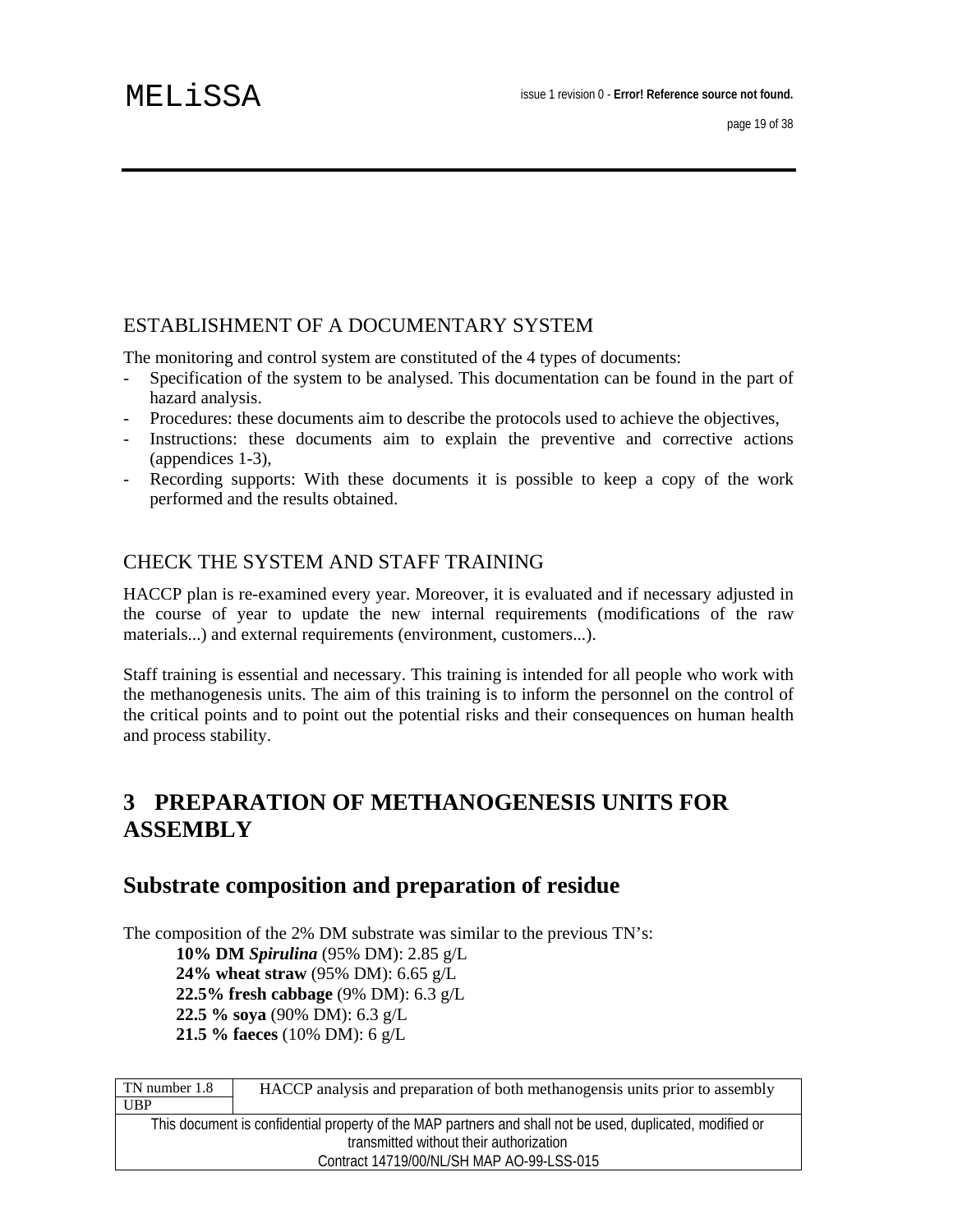After CSTR fermentation, the solids of the digested effluent were separated from the liquid matrix by centrifugation (5 min. at 7000 rpm). Solids were collected in a closed vessel, frozen and subsequently distributed to Partner 2 (about 400 g DM solids) and to Partner 4 (about 100 g DM solids).

## **Experimental set-up of the high-load methanogenesis unit for assembly**

A 10 Liter glass anaerobic reactor is used for the anaerobic digestion of the defined feed. As indicated in Figure 7 the digester is maintained at a constant temperature of 34°C by placing it in an incubator. The reactor is a CSTR-type (continuously stirred tank reactor) and is shaken on a shaker platform (INNOVA shaker) at a constant 70 rpm.

The reactor is fed batch wise at regular time intervals. For each volume of the feed fed to the reactor, a same volume of stirred mixed liquor is withdrawn simultaneously. The biogas passes by an electronic milligascounter device (Fachhochschule Bergedorf, Hamburg-Harburg, Germany).

The volumetric loading rate of the mesophilic digester was held at 1.4 g COD/L.day (Chemical Oxygen Demand) over a period of 3 months in order to obtain the necessary amount of fibrous residue (about 400 g DM (Dry Matter) to distribute to Partner 2 and about 100 g DM to Partner 4). Reactor performance was stable at the given volumetric loading rate.

The reactor was fed in quantities of 0.5 L feed/day. In order to maintain a hydraulic retention time of at least 15 days, the liquid reactor volume was set at 7.5 L. To ensure a solid retention time of 40 d (postulated as the desired SRT in TN 1.7) solids represented in 0.313 L of the daily removed 0.5 L mixed liquor were collected by centrifugation (5 min. at 7000 rpm) and returned to the methanogenic reactor.

| TN number 1.8 | HACCP analysis and preparation of both methanogensis units prior to assembly                              |
|---------------|-----------------------------------------------------------------------------------------------------------|
| <b>UBP</b>    |                                                                                                           |
|               | This document is confidential property of the MAP partners and shall not be used, duplicated, modified or |
|               | transmitted without their authorization                                                                   |
|               | Contract 14719/00/NL/SH MAP AO-99-LSS-015                                                                 |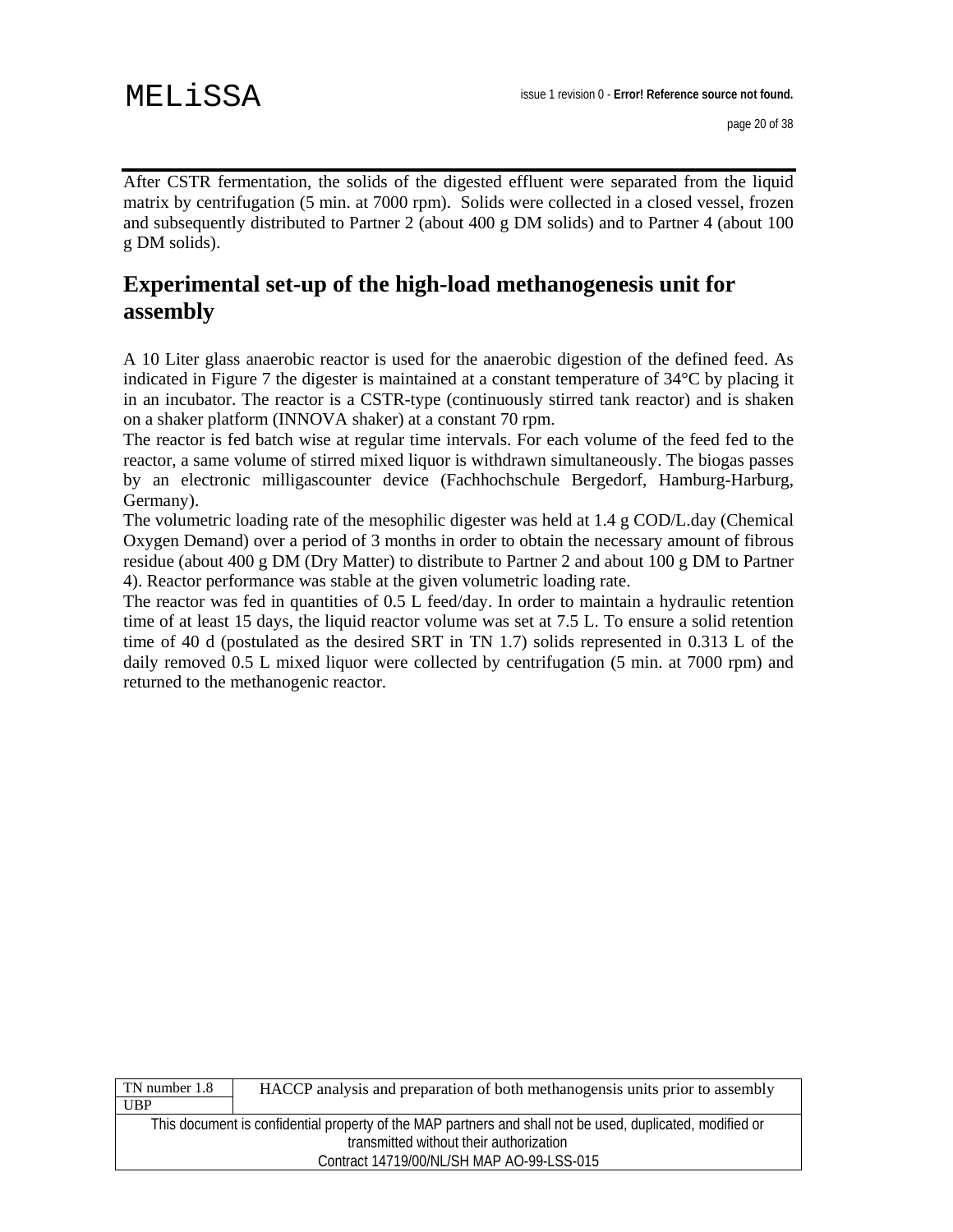page 21 of 38



**Figure 7** Scheme of the methanogenic digester.

## **Experimental set-up of the low-load methanogenesis unit for assembly**

The same reactor set-up as described in the previous Technical Note (TN 1.7) was used. The fixed-bed biofilm reactor had a volume of 1 L. The reactor was filled with  $1 \text{ dm}^3$  of polyethylene wheels (Kaldnes). To initiate the biofilm formation, 700 mL of tap water and 300 mL of sludge from the CSTR were added. Subsequently the liquid was continuously recycled at an up flow velocity of 2 m/h and on a daily basis between 0.5 and 1 g COD/L.d was dosed during a period of 8 weeks at mesophilic temperature ranges. Subsequently, the excess of (free) sludge was removed from the reactor and 1 L of the returned effluent from the *Fibrobacter* digestion followed by the sub-critical liquefaction was added to the fixed-bed biofilm reactor. The biogas passes by an electronic milligascounter device (Fachhochschule Bergedorf, Hamburg-Harburg, Germany). A schematic presentation of the reactor set-up is depicted in Figure 8.

| TN number 1.8<br><b>UBP</b> | HACCP analysis and preparation of both methanogensis units prior to assembly                              |
|-----------------------------|-----------------------------------------------------------------------------------------------------------|
|                             | This document is confidential property of the MAP partners and shall not be used, duplicated, modified or |
|                             | transmitted without their authorization                                                                   |
|                             | Contract 14719/00/NL/SH MAP AO-99-LSS-015                                                                 |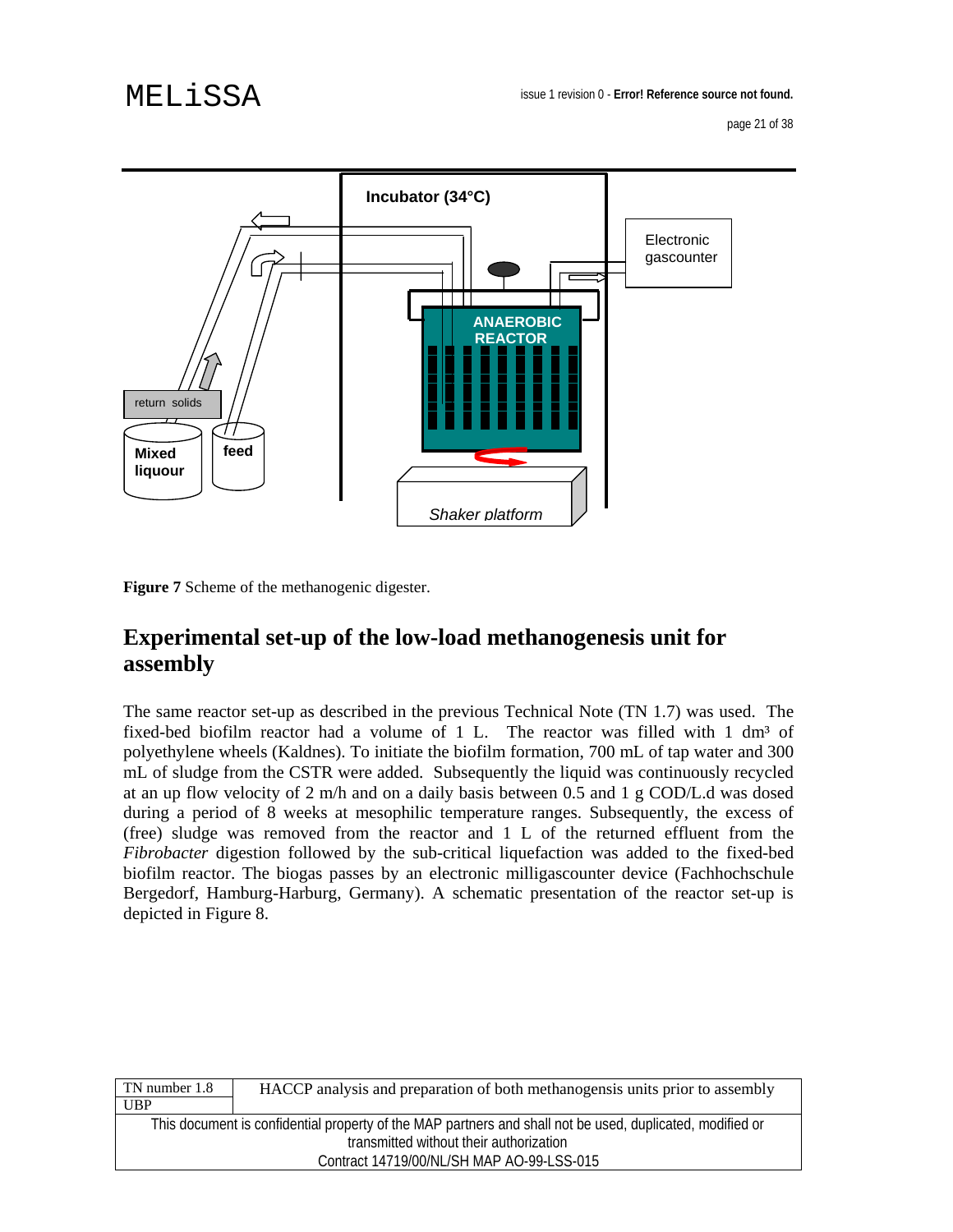page 22 of 38



**Figure 8:** Schematic presentation of the reactor set-up of the low-load methanogenesis unit.

## **Influent and effluent analysis of high-load methanogenesis unit**

VFA-analysis (Volatile Fatty Acid), DM-content (dry matter), VS-content (volatile solids), COD (chemical oxygen demand), Kjeldahl-N (KjN), Total Ammonium-N (TAN), and Total Oxidized-N (TON) were measured prior to and after fermentation.

The amount of biogas was monitored continuously with an electronic gas counter and the biogas composition was determined by means of gas chromatography (GC-TCD).

## CHARACTERISATION OF THE INFLUENT

**Table 7** Feed characterisation

| DM-content | COD              | <b>TAN</b> | $Kj-N$    | <b>VS</b> | ash-      |
|------------|------------------|------------|-----------|-----------|-----------|
|            |                  |            |           |           | content   |
| 2.8%       | $21 \text{ g/L}$ | $0.41$ g/L | $1.2$ g/L | $24$ g/l  | $4.4$ g/l |

## CHARACTERISATION OF THE MIXED LIQUOR IN THE REACTOR

The dry matter (DM) content profile of the mixed liquor in the digestor is shown in Figure 9. Although in the start-up phase there was a built-up of DM, the value reached a plateau after 20 days.

| TN number 1.8 | HACCP analysis and preparation of both methanogensis units prior to assembly                              |
|---------------|-----------------------------------------------------------------------------------------------------------|
| UBP           |                                                                                                           |
|               | This document is confidential property of the MAP partners and shall not be used, duplicated, modified or |
|               | transmitted without their authorization                                                                   |
|               | Contract 14719/00/NL/SH MAP AO-99-LSS-015                                                                 |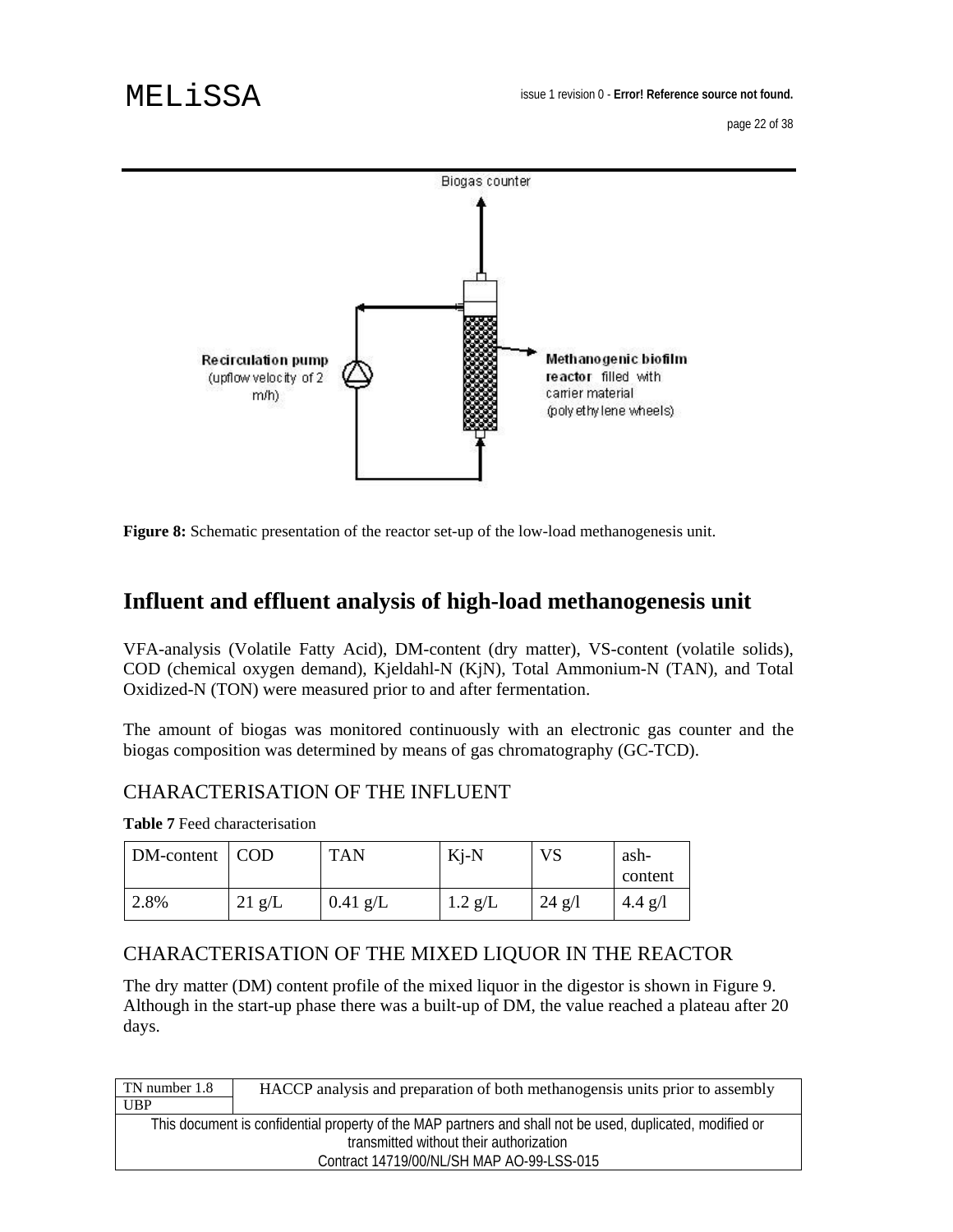# MELiSSA



**Figure 9** Dry matter profile of the mixed liquor in the digestor

Due to the higher solid retention time, DM content increased compared to values obtained for TN 1.7. However, equilibrium was reached after a start-up period of 20 days.

### BIOGAS PRODUCTION

During the fermentation of the raw substrate, the biogas production was constantly monitored with an electronic gas counter (Figure 10).



**Figure 10** Daily biogas production of the high load methanogenic digestor

| TN number 1.8 | HACCP analysis and preparation of both methanogensis units prior to assembly                              |
|---------------|-----------------------------------------------------------------------------------------------------------|
| <b>UBP</b>    |                                                                                                           |
|               | This document is confidential property of the MAP partners and shall not be used, duplicated, modified or |
|               | transmitted without their authorization                                                                   |
|               | Contract 14719/00/NL/SH MAP AO-99-LSS-015                                                                 |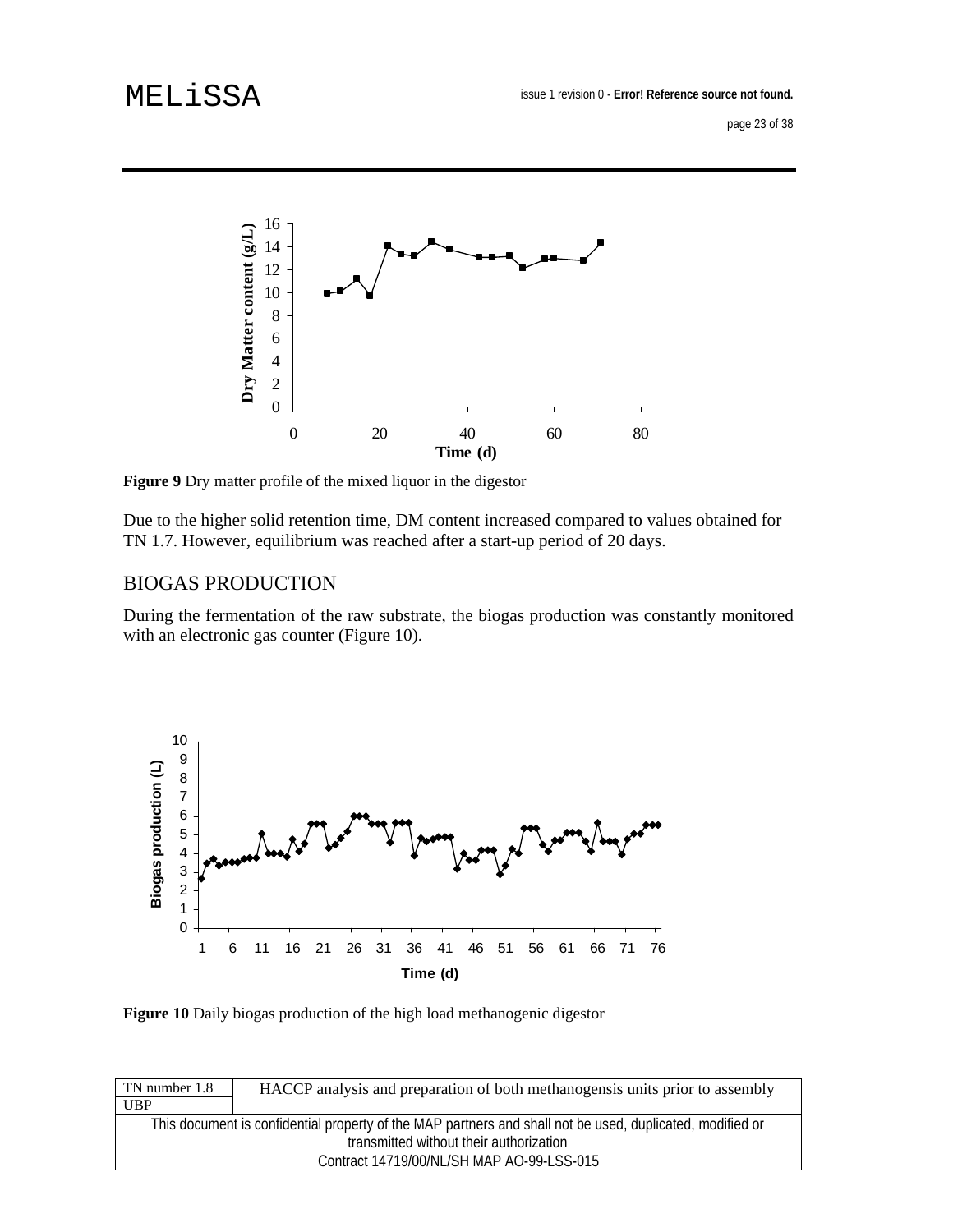# MELiSSA

On average  $4.6 \pm 0.8$  L of biogas was produced per day. This production was found to be in accordance with the volumetric loading rate with on average a production of 0.44 L biogas/g COD or a biogas yield of 87.7%. The average methane content, measured over a 2 months period, accounted for  $62.8 \pm 1.8$ % of the total biogas production.

## CHARACTERISATION OF THE EFFLUENT

In first instance, standard analysis was performed on the reactor effluent. Average results are shown in Table 8.

|  |  | <b>Table 8</b> Effluent characterization |
|--|--|------------------------------------------|
|--|--|------------------------------------------|

| DM-content | COD       | <b>TAN</b> | $Ki-N$            | VS                | ash-<br>content |
|------------|-----------|------------|-------------------|-------------------|-----------------|
| 0.47%      | $6.9$ g/L | $0.71$ g/L | $1.0 \text{ g/L}$ | $3.6 \text{ g}/l$ | $1.1$ g/l       |

## *COD profile*



**Figure 11** Profile of the COD of the effluent and its supernatant

As can be seen from Figure 11, the COD of the reactor effluent reaches a stable value of about 7 g/L after a start-up period of 20 days. Only 1 g/L is due to the COD content of the supernatant of this effluent, which indicates that most COD is comprised in the biomass and fibrous particulates leaving the reactor.

| TN number 1.8 | HACCP analysis and preparation of both methanogensis units prior to assembly                              |
|---------------|-----------------------------------------------------------------------------------------------------------|
| UBP           |                                                                                                           |
|               | This document is confidential property of the MAP partners and shall not be used, duplicated, modified or |
|               | transmitted without their authorization                                                                   |
|               | Contract 14719/00/NL/SH MAP AO-99-LSS-015                                                                 |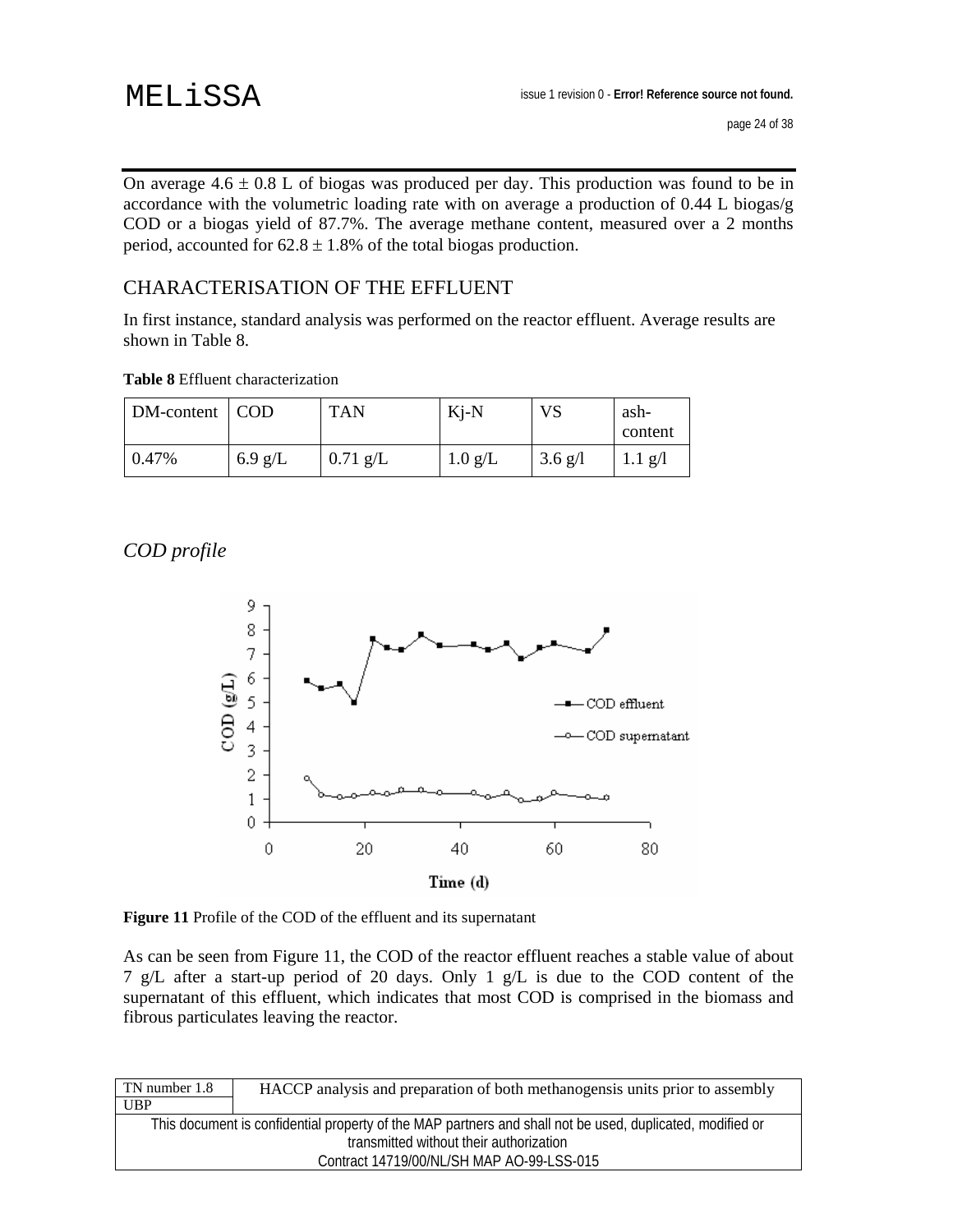

**Figure 12** Profile of the KjN, TAN and TON of the effluent and its supernatant

From Figure 12, it is clear that the organic bound nitrogen is converted during anaerobic digestion into solubilized ammonia. There is no oxidized nitrogen present (TON level is zero). All ammonia of the effluent is in the soluble phase (supernatant) since the TAN-level of the supernatant was found to be similar to the TAN-level of the total effluent. Some nitrogen is still organic bound (part of KjN not attributed to TAN or TON), comprised in the biomass and fibrous particulates leaving the reactor.

## *Volatile Fatty Acids*

Volatile fatty acids where extracted from the digester effluent with diethylether and analyzed with GC-FID (with internal standard). The following fatty acids have been determined: acetic acid (2.7 mg/L), propionic acid (0.5 mg/L), and traces of isobutyric acid, isovaleric acid and iso capric acid. It can be concluded that all VFA-concentrations were found to be very low (< 5 mg/L). This clearly indicates the high organic carbon removal and the stability of the digester.

## **4 LOOP EXPERIMENT**

## **Influent and effluent analysis of low-load methanogenesis unit (6th closed loop experiment)**

| TN number 1.8 | HACCP analysis and preparation of both methanogensis units prior to assembly                              |
|---------------|-----------------------------------------------------------------------------------------------------------|
| <b>UBP</b>    |                                                                                                           |
|               | This document is confidential property of the MAP partners and shall not be used, duplicated, modified or |
|               | transmitted without their authorization                                                                   |
|               | Contract 14719/00/NL/SH MAP AO-99-LSS-015                                                                 |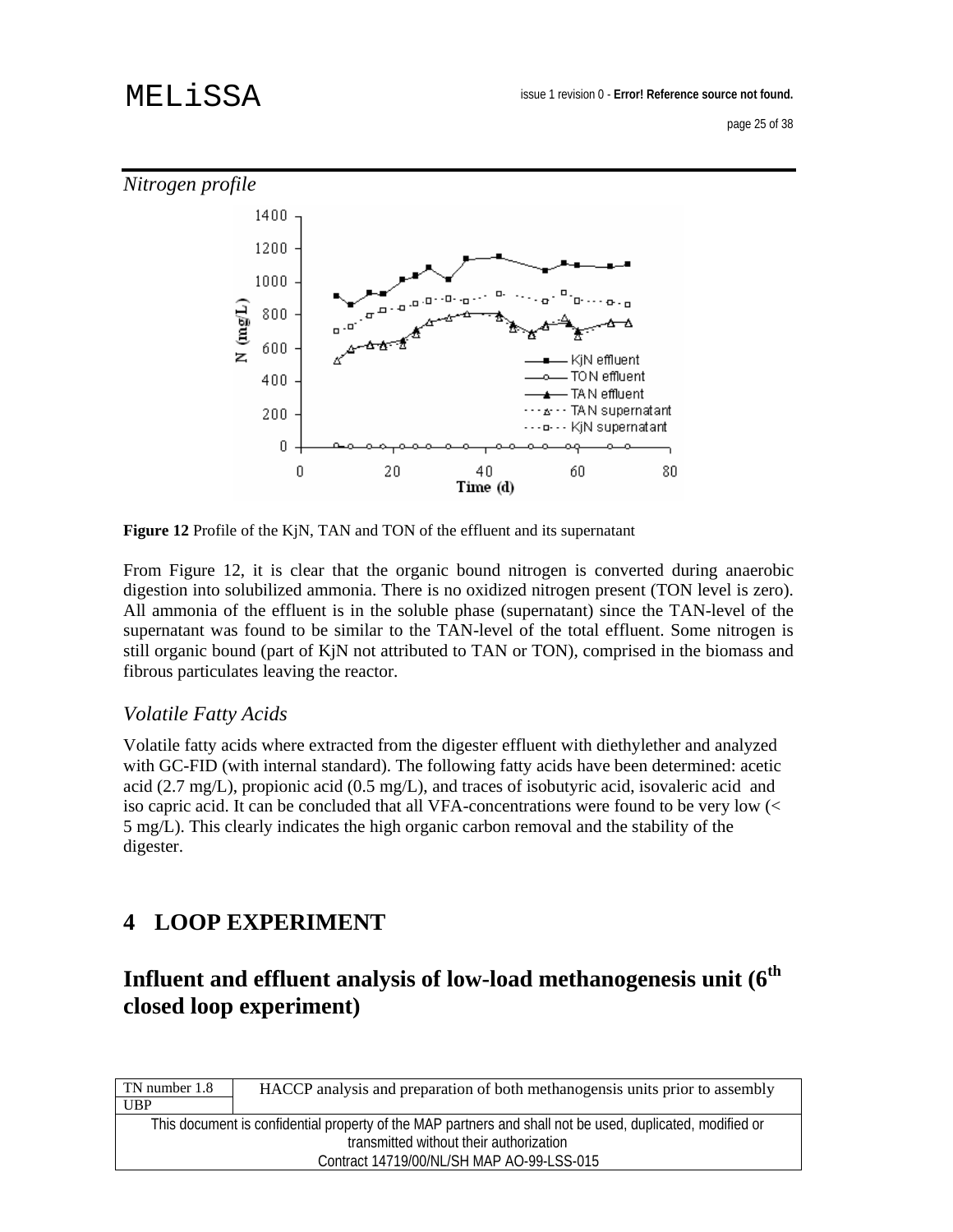After the start-up period of the fixed-bed biofilm reactor, returned effluent from the *Fibrobacter* digestion followed by the sub-critical liquefaction was added to the fixed-bed biofilm reactor. The liquids were continuously recirculated with an up flow velocity of 2 m/h. The biogas production and parameters as COD, VFA and pH were followed on regularly basis, during a total period of 7 days.

## CHARACTERISATION OF THE INFLUENT

The returned effluent of the near-critical liquefaction test, received from Partner 4, (i.e. the influent for the biofilm reactor) was analysed for pH, COD, Kj N, TAN, TON and VFA. The characteristics are presented in Table 9.

1 L of sample (received from Partner 4) was added to the low-load methanogenic reactor unit. The volumetric loading rate at time 0 was 0.23 g COD/L.d. Prior to the experiment, the pH of the effluent was adjusted to 7.5 with NaHCO<sub>3</sub>.

**Table 9** Characteristics of the sample received from Partner 4 and treated by anaerobic digestion (solid digester residue) followed by the *Fibrobacter* unit (Partner 2) and near-critical liquefaction unit (Partner 4)

| Parameter        | Unit | Sample |
|------------------|------|--------|
| pH               |      | 6.68   |
| CODt             | mg/L | 223    |
| COD <sub>s</sub> | mg/L | 244    |
| $Ki-N$           | mg/L | 71.5   |
| <b>TAN</b>       | mg/L | 58.5   |
| <b>TON</b>       | mg/L |        |
| <b>VFA</b>       | mg/L | 167    |
| acetic acid      | mg/L | 164    |
| propionic acid   | mg/L | 3      |
| sobutyric acid   | mg/L |        |
| butyric acid     | mg/L |        |
| isovaleric acid  | mg/L |        |
| valeric acid     | mg/L |        |
| isocapronic acid | mg/L |        |
| capronic acid    | mg/L |        |

As can be seen from Table 9, the sample had a COD value of about 223 mg /L. Since there were virtually no solids left in the effluent after treatment by Partner 4, all COD was present in the soluble phase. These COD values are low in comparison with the subcritical sample

| TN number 1.8 | HACCP analysis and preparation of both methanogensis units prior to assembly                              |
|---------------|-----------------------------------------------------------------------------------------------------------|
| UBP           |                                                                                                           |
|               | This document is confidential property of the MAP partners and shall not be used, duplicated, modified or |
|               | transmitted without their authorization                                                                   |
|               | Contract 14719/00/NL/SH MAP AO-99-LSS-015                                                                 |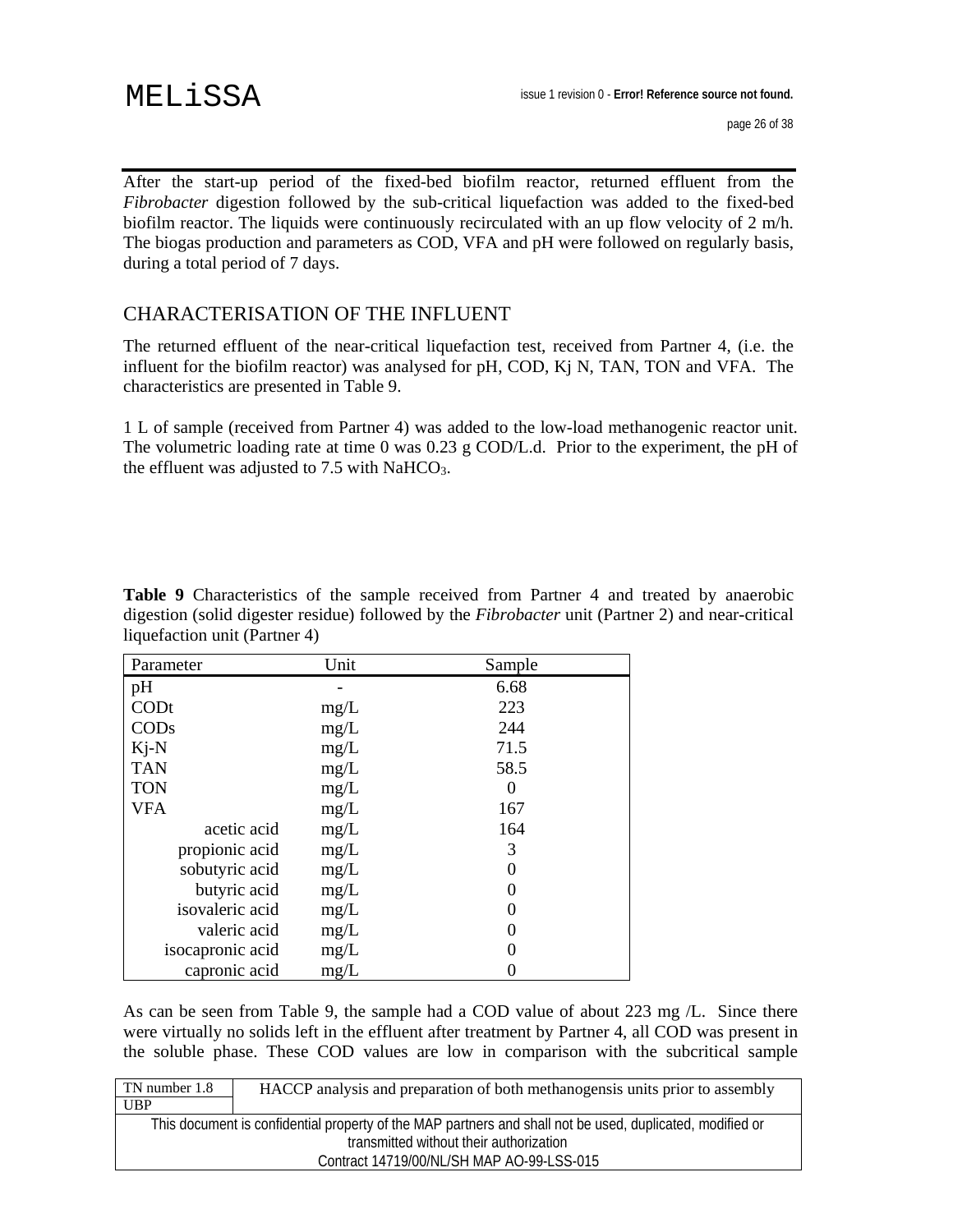received and described in Technical Note 1.7 (Table 6, 2.7 g CODt/L and 1.1 g CODs/L). This is due to the different liquefaction treatment was applied (Near-critical oxidation with  $H_2O_2$ ). The volatile fatty acids concentration was 170 mg/L.

## CHARACTERISATION OF THE EFFLUENT

For a period of 7 days, the liquid was recycled over the fixed-bed biofilm reactor with an upstream velocity of 2 m/h. Parameters such as pH, COD, VFA, Kjeldahl nitrogen, TAN, TON and biogas production were measured regularly. Since the effluent received form Partner 4 contained virtually no solids, and all COD was in the soluble phase, only COD<sub>soluble</sub> was monitored during the experiment. This excludes the possible bias of measuring COD originating form material released by the biofilm. The results are shown in Table 10.

**Table 10** Results of the fixed-bed biofilm reactor experiment with effluent of the near-critical liquefaction unit.

| Time $(d)$                                  |       |       |       |         |
|---------------------------------------------|-------|-------|-------|---------|
| pH                                          | 7.5   | 7.6   | 7.6   | 7.4     |
| $\mathbf{CODs}$ (mg/L)                      | 243.9 | 84.3  | 102.6 | 101.9   |
| $VFA$ (mg/L)                                | 167   | $10*$ | $5**$ | $63***$ |
| Kj N (mg N/L)                               | 71.5  | 98.9  | 99.0  | 98.7    |
| TAN $(mg N/L)$                              | 58.5  | 69.6  | 68.8  | 71.3    |
| TON $(mg N/L)$                              | 2.5   | 0     |       | 0       |
| <b>Cumulative biogas</b><br>production (mL) |       | 40    | 60    | 60      |

\* 5 mg/L acetic acid, 1 mg/L propionic acid, 1 mg/L isocapronic acid and 3 mg/L capronic acid

\*\* 4 mg/L acetic acid and 1 mg/L capronic acid

\*\*\* 45 mg/L acetic acid, 14 mg/L propionic acid, 3 mg/L butyric acid and 1 mg/L isovaleric acid

After one day, a biogas volume of 40 mL was measured. Hence, there was no inhibition in biogas production. After 7 days of recirculation, the COD soluble decreased from 244 to 102 m/L, i.e. a 58 % decrease.

The Kjeldahl nitrogen remained constant during the experiment, although the measured values were higher than the initial concentration. This can be explained by Kj-N originating form the biofilm of the reactor. The TAN concentration increased slightly and the TON concentration

| TN number 1.8 | HACCP analysis and preparation of both methanogensis units prior to assembly                              |
|---------------|-----------------------------------------------------------------------------------------------------------|
| UBP           |                                                                                                           |
|               | This document is confidential property of the MAP partners and shall not be used, duplicated, modified or |
|               | transmitted without their authorization                                                                   |
|               | Contract 14719/00/NL/SH MAP AO-99-LSS-015                                                                 |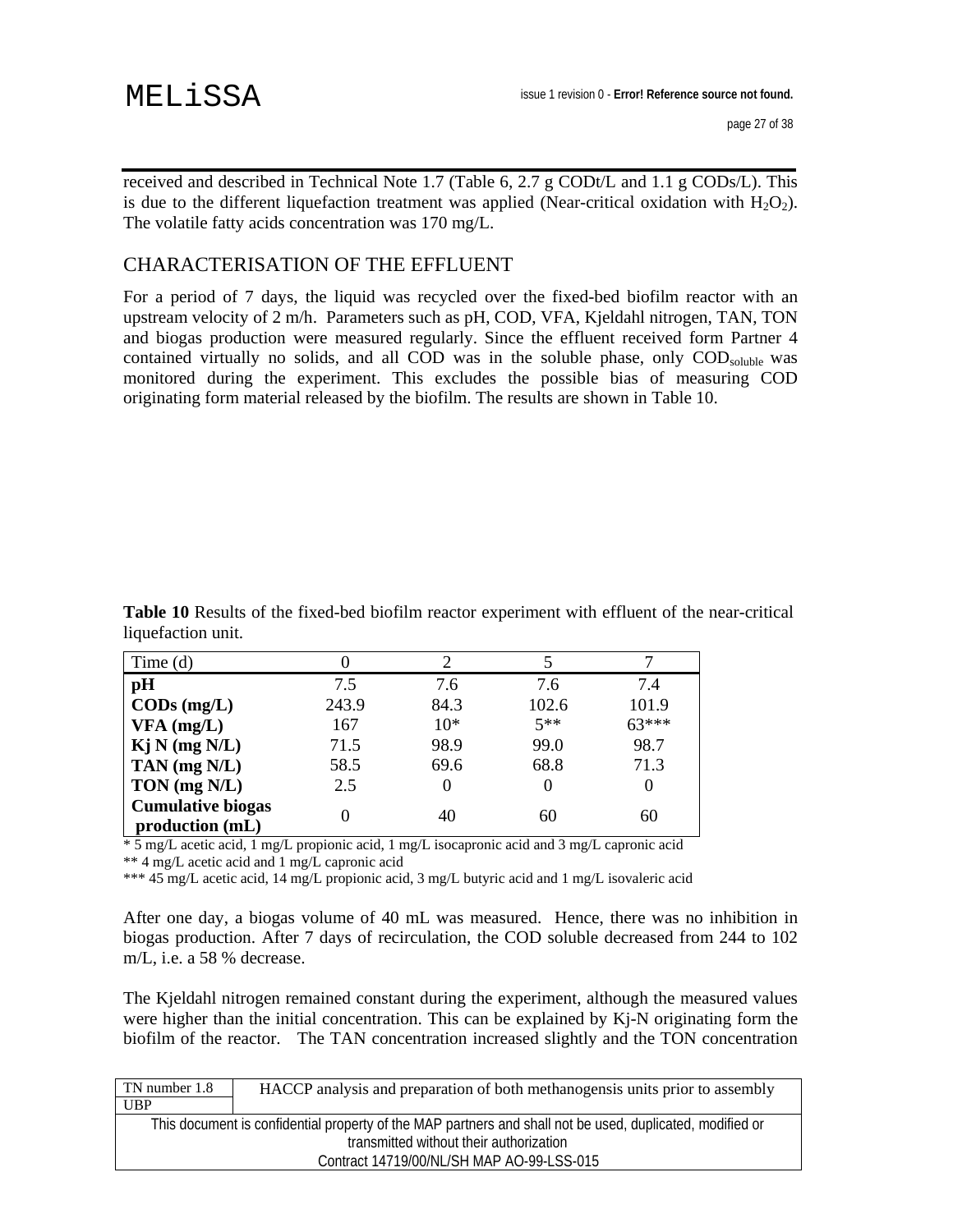was negligible. Overall, it can be concluded that the nitrogen compounds did not change significantly during the anaerobic digestion in the fixed-bed biofilm reactor.

## BIOGAS PRODUCTION

The theoretical biogas production, considering the fact that  $1 \text{ g COD}$  removal results in 0.5 L biogas with a biogas composition of 70 %  $CH_4$  and 30 %  $CO_2$ , was 115 mL. The measured biogas volume was 60 mL. This value is underestimated because of several reasons. Firstly, an overpressure in the reactor is needed before the biogas can be transferred to the gas column. Secondly, the biogas produced is partly entrapped within the polyethylene wheels. Most of the biogas can be released from the rings by manually shaking the reactor but some gas bubbles remain entrapped in the matrix of rings. Overall, it can be concluded that about 52 % of the COD present in the effluent of the liquefaction unit was converted into biogas. This value is comparable to the results described in TN 1.4 (41 % COD removal after 4 days), TN 1.6 (41 % removal after 5 days) and TN 1.7 (50% after 7 days). The composition of the biogas was determined after 1 day and at the end of the test. The results are presented in Table 11.

**Table 11** Biogas composition after 1 day of recirculation and at the end of the test

|            | $t = 1 d$    | $t = 7 d$    |
|------------|--------------|--------------|
| $CH_4(\%)$ | $59 \pm 0.8$ | $56 \pm 1.1$ |
| $CO2(\%)$  | $41 \pm 0.8$ | $44 \pm 1.1$ |

## **5 CONCLUSIONS AND FUTURE PERSPECTIVES**

In this technical note, HACCP analysis of the methanogenesis units was performed following the hazard analysis protocol, based on the ECSS-Q-40-02A report on Space Product Assurance - Hazard analysis. Critical control points (CCPs) and their critical limits were determined and a monitoring system was established.

Further the methanogenesis reactor units were made ready for assembly with the hydrothermolysis reaction unit to form the Total Conversion-unit (TC –unit).

The high-load methanogenic reaction unit was operated at the conditions that were proposed in TN 1.6. The operation at a solid retention time of 40 days, showed stable performance with a conversion of COD into biogas of over 87%.

The fermentation of the returned effluent treated by Partner 1 (anaerobic digestion), Partner 2 (Fibrobacter) and Partner 4 (near-critical liquefaction) in a fixed-bed methanogenic biofilm reactor resulted in a 52 % CODs removal after 7 days of recirculation. The nitrogen compounds did not change significantly during the experiment.

| TN number 1.8 | HACCP analysis and preparation of both methanogensis units prior to assembly                              |
|---------------|-----------------------------------------------------------------------------------------------------------|
| <b>UBP</b>    |                                                                                                           |
|               | This document is confidential property of the MAP partners and shall not be used, duplicated, modified or |
|               | transmitted without their authorization                                                                   |
|               | Contract 14719/00/NL/SH MAP AO-99-LSS-015                                                                 |